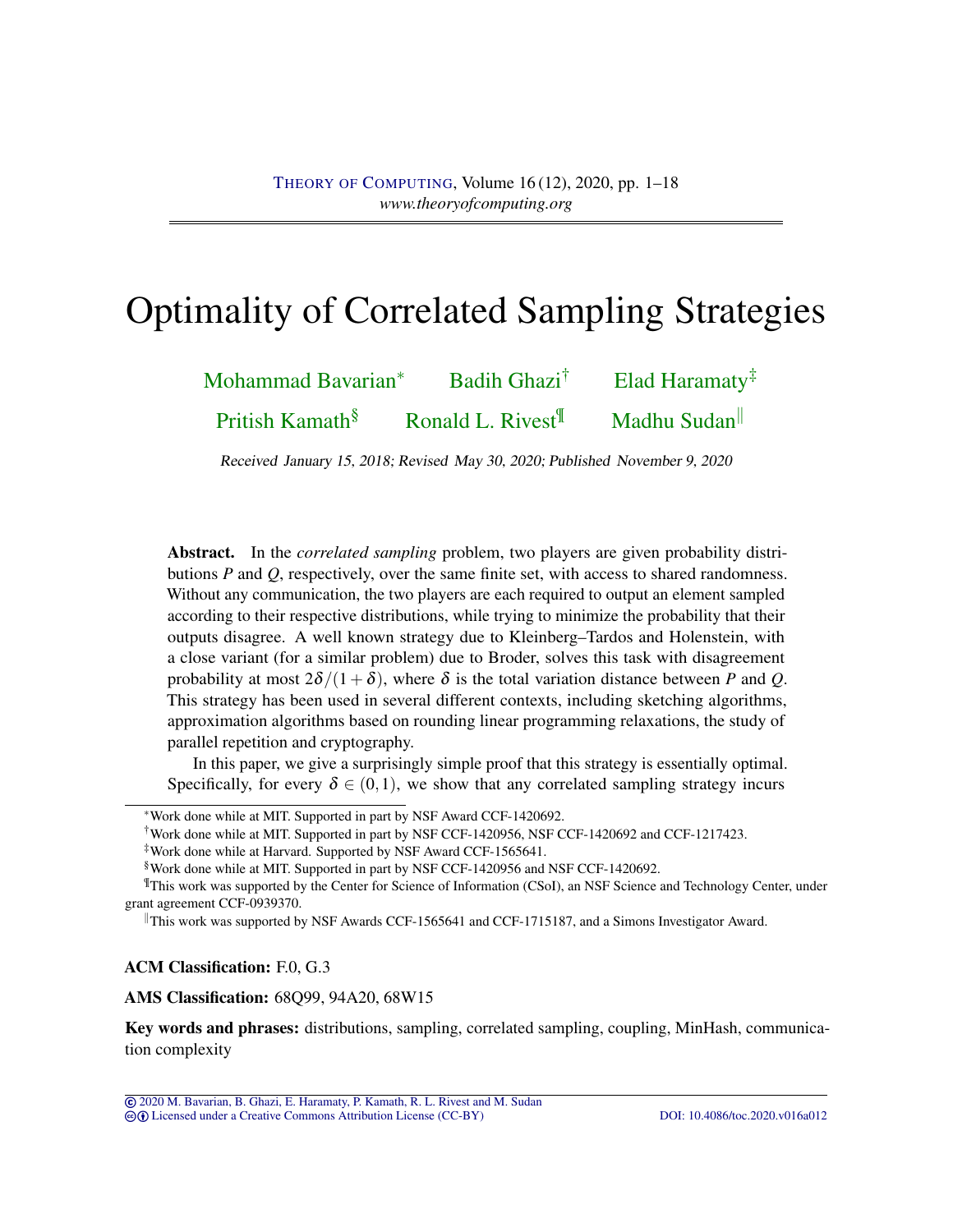<span id="page-1-1"></span>a disagreement probability of essentially  $2\delta/(1+\delta)$  on some inputs *P* and *Q* with total variation distance at most  $\delta$ . This partially answers a recent question of Rivest.

Our proof is based on studying a new problem that we call *constrained agreement*. Here, the two players are given subsets  $A \subseteq [n]$  and  $B \subseteq [n]$ , respectively, and their goal is to output an element *i* ∈ *A* and *j* ∈ *B*, respectively, while minimizing the probability that *i*  $\neq$  *j*. We prove tight bounds for this question, which in turn imply tight bounds for correlated sampling. Though we settle basic questions about the two problems, our formulation leads to more fine-grained questions that remain open.

# 1 Introduction

In this paper, we study *correlated sampling*, a basic task, variants of which have been considered in the context of sketching algorithms [\[2\]](#page-13-0), approximation algorithms based on rounding linear programming relaxations  $[7, 3]$  $[7, 3]$  $[7, 3]$ , the study of parallel repetition  $[6, 12, 1]$  $[6, 12, 1]$  $[6, 12, 1]$  $[6, 12, 1]$  $[6, 12, 1]$  and cryptography  $[13]$ .

The *correlated sampling problem* is defined as follows. Alice and Bob are given probability distributions *P* and *Q*, respectively, over a finite set Ω. Without any communication, using only shared randomness as the means to coordinate, Alice is required to output an element *a* distributed according to *P* and Bob is required to output an element *b* distributed according to *Q*. Their goal is to minimize the disagreement probability  $Pr[a \neq b]$ , which we will compare with the total variation distance between *P* and *Q*, defined as

$$
d_{\text{TV}}(P,Q) := \sup_{A \subseteq \Omega} P(A) - Q(A) = \frac{1}{2} \sum_{\omega \in \Omega} |P(\omega) - Q(\omega)|. \tag{1.1}
$$

A *correlated sampling strategy* is formally defined below, where ∆<sup>Ω</sup> denotes the set of all probability distributions over  $\Omega$  and  $(\mathcal{R}, \mathcal{F}, \mu)$  denotes the probability space corresponding to the randomness shared by Alice and Bob.  $\Re$  is the sample space,  $\Im$  is a  $\sigma$ -algebra over  $\Re$  and  $\mu$  is a probability measure over  $(\mathcal{R}, \mathcal{F})$ . Even though  $\Omega$  is finite, we allow  $\mathcal R$  to be infinite. For simplicitly, we abuse notation and use  $\mathcal R$  to denote both the sample space and the probability space.

<span id="page-1-0"></span>**Definition 1.1.** A *correlated sampling strategy* for a finite set  $\Omega$  with error  $\varepsilon$  :  $[0,1] \rightarrow [0,1]$  is specified by a probability space  $\Re$  and a pair of functions<sup>1</sup>  $f, g: \Delta_{\Omega} \times \Re \to \Omega$ , such that for all  $P, Q \in \Delta_{\Omega}$  with  $d_{TV}(P,Q) \leq \delta$ , the following hold.

| [Correctness] | ${f(P,r)}_{r\sim \mathbb{R}} = P$ and ${g(Q,r)}_{r\sim \mathbb{R}} = Q$ ,                |
|---------------|------------------------------------------------------------------------------------------|
|               | [Error Guarantee] $Pr_{r\sim\mathcal{R}}[f(P,r) \neq g(Q,r)] \leq \varepsilon(\delta)$ . |

In the above,  $\{f(P,r)\}_{r\sim\mathbb{R}}$  denotes the push-forward measure, that is, the distribution of the random variable *f*(*P*,*r*) over Ω, where *r* ∼ R is the source of shared randomness. For simplicity, we will often not mention R explicitly when talking about correlated sampling strategies. While we defined correlated sampling strategies for finite sets only, it is possible to define it for infinite sets  $\Omega$ ; see [Section 5](#page-10-0) for a discussion. In this paper we consider finite sets  $\Omega$  only, except where otherwise stated.

<sup>&</sup>lt;sup>1</sup>We require both functions to be measurable in their second argument.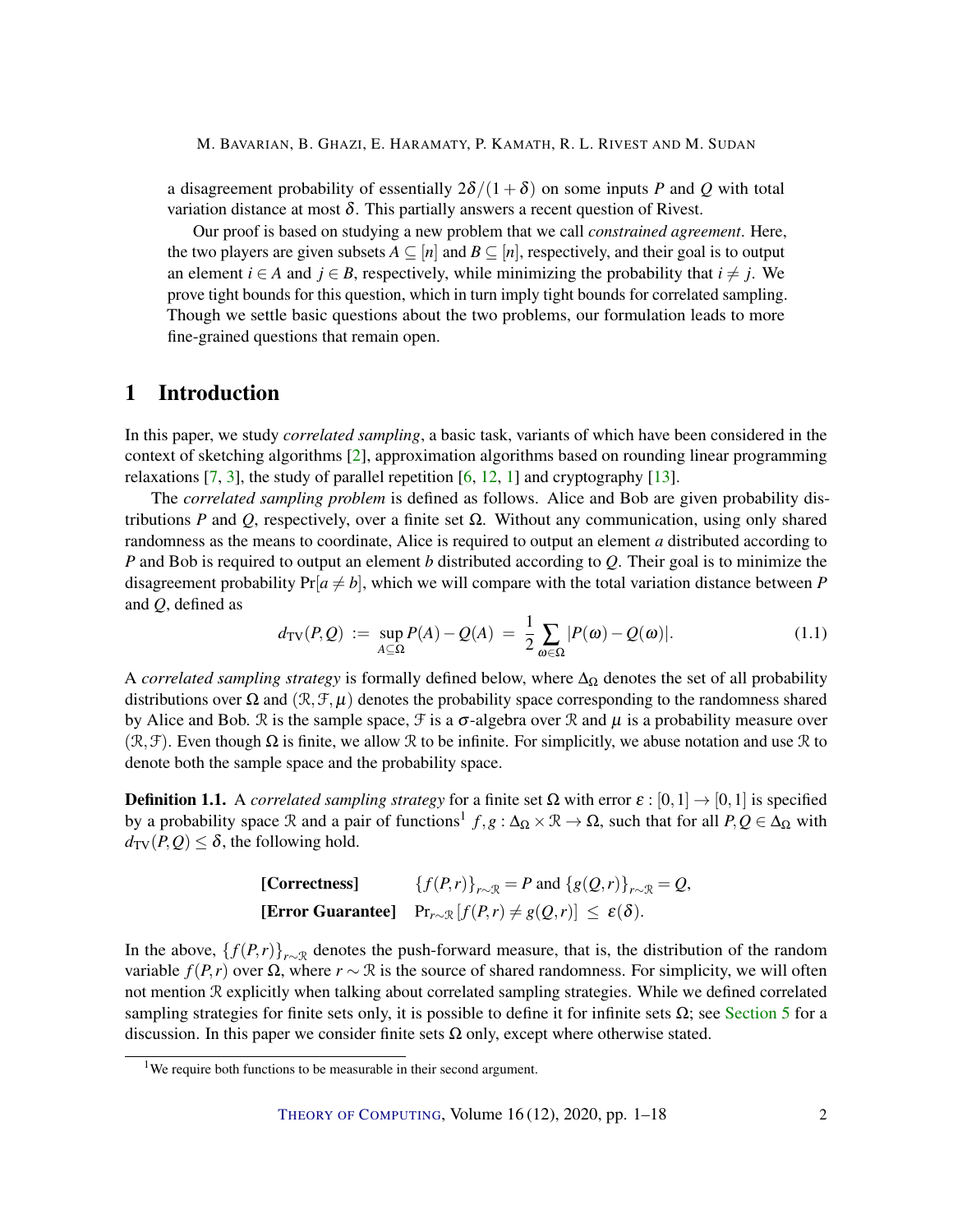<span id="page-2-2"></span>A correlated sampling strategy is notably different from the fundamental notion of a *coupling* (see, e. g., [\[14\]](#page-13-7) for an introduction), where we require a *single* coupling function  $h : \Delta_{\Omega} \times \Delta_{\Omega} \to \Delta_{\Omega \times \Omega}$  such that for any distributions *P* and *Q* it holds that the marginals of  $h(P,Q)$  are *P* and *Q* respectively. In other words, a coupling function has the knowledge of both *P* and *Q*, whereas a correlated sampling strategy operates locally on the knowledge of *P* and on the knowledge of *Q*. It is well known that for any coupling function *h*, it holds that  $Pr_{(a,b)\sim h(P,Q)}[a \neq b] \ge d_{\text{TV}}(P,Q)$  and that this bound is achievable. Observe that a correlated sampling strategy induces a coupling given as  $\{(f(P,r),g(Q,r))\}_{r\sim\mathbb{R}}$ . Thus, it follows that  $\varepsilon(\delta) \geq \delta$ . And yet a priori, it is unclear whether any non-trivial correlated sampling strategy can even exist, since the error  $\varepsilon$  is not allowed to depend on the size of  $\Omega$ .

Somewhat surprisingly, there exists a simple strategy whose error can be bounded by roughly twice the total variation distance (and in particular does not degrade with the size of  $\Omega$ ). Variants of this strategy have been rediscovered multiple times in the literature, yielding the following theorem.

<span id="page-2-0"></span>**Theorem 1.2** ([\[2,](#page-13-0) [7,](#page-13-1) [6\]](#page-13-3)). *For all*  $n \in \mathbb{Z}_{\geq 0}$ , there exists a correlated sampling strategy for sets of size *n*, *with error*  $\varepsilon$  :  $[0,1] \rightarrow [0,1]$ *, such that for all*  $\delta \in [0,1]$ *, it holds that* 

$$
\varepsilon(\delta) \le \frac{2 \cdot \delta}{1 + \delta}.\tag{1.2}
$$

Strictly speaking, Broder's paper [\[2\]](#page-13-0) did not consider the general correlated sampling problem. Rather it introduced the *MinHash strategy*, which can be interpreted as a correlated sampling strategy for the special case where *P* and *Q* are *flat* distributions, i.e., they are uniform over some subsets of  $\Omega$ . In particular, if  $P = \mathcal{U}(A)$  and  $Q = \mathcal{U}(B)$  are distributions that are uniform over sets  $A, B \subseteq \Omega$ , respectively, then the MinHash strategy gives an error probability of 1− |*A*∩*B*|/|*A*∪*B*|, also known as the *Jaccard distance* between *A* and *B*. In the special case when  $|A| = |B|$ , this is equivalent to the bound above.

The technique can be generalized to other (non-flat) distributions to get the bound in [Theorem 1.2,](#page-2-0) thereby yielding a strategy due to Kleinberg–Tardos and Holenstein.<sup>2</sup> Several variants of this (sometimes referred to as "consistent sampling" protocols) have been used in applied work, including [\[10,](#page-13-8) [4,](#page-13-9) [9,](#page-13-10) [5\]](#page-13-11).

Given [Theorem 1.2,](#page-2-0) a natural and basic question is whether the bound on the error can be improved; the only lower bound we are aware of is the one that arises from coupling, namely  $\varepsilon(\delta) > \delta$ . This question was recently raised by Rivest [\[13\]](#page-13-6) in the context of a new encryption scheme and was one of the motivations for this work. We give a surprisingly simple proof that the bound in [Theorem 1.2](#page-2-0) is essentially tight.

<span id="page-2-1"></span>**Theorem 1.3** (Main Result). *For all*  $\delta, \gamma \in (0,1)$ *, for all sufficiently large n, any correlated sampling strategy for a set of size n with error*  $\varepsilon$  :  $[0,1] \rightarrow [0,1]$  *satisfies* 

$$
\varepsilon(\delta) \ge \frac{2 \cdot \delta}{1 + \delta} - \gamma. \tag{1.3}
$$

Organization of the paper. In [Section 2,](#page-3-0) we prove [Theorem 1.3.](#page-2-1) In [Section 3,](#page-6-0) we consider the setting where  $\Omega$  is of a fixed finite size, which was the question originally posed by Rivest [\[13\]](#page-13-6). In this regime, there turns out to be a surprising strategy that gets better error than [Theorem 1.2](#page-2-0) in a very special case.

<sup>2</sup>Strictly speaking, if *P* and *Q* are flat over subsets of different sizes, the above bound is weaker than that obtained from a direct application of the MinHash strategy. See [Section 5](#page-10-0) for a discussion.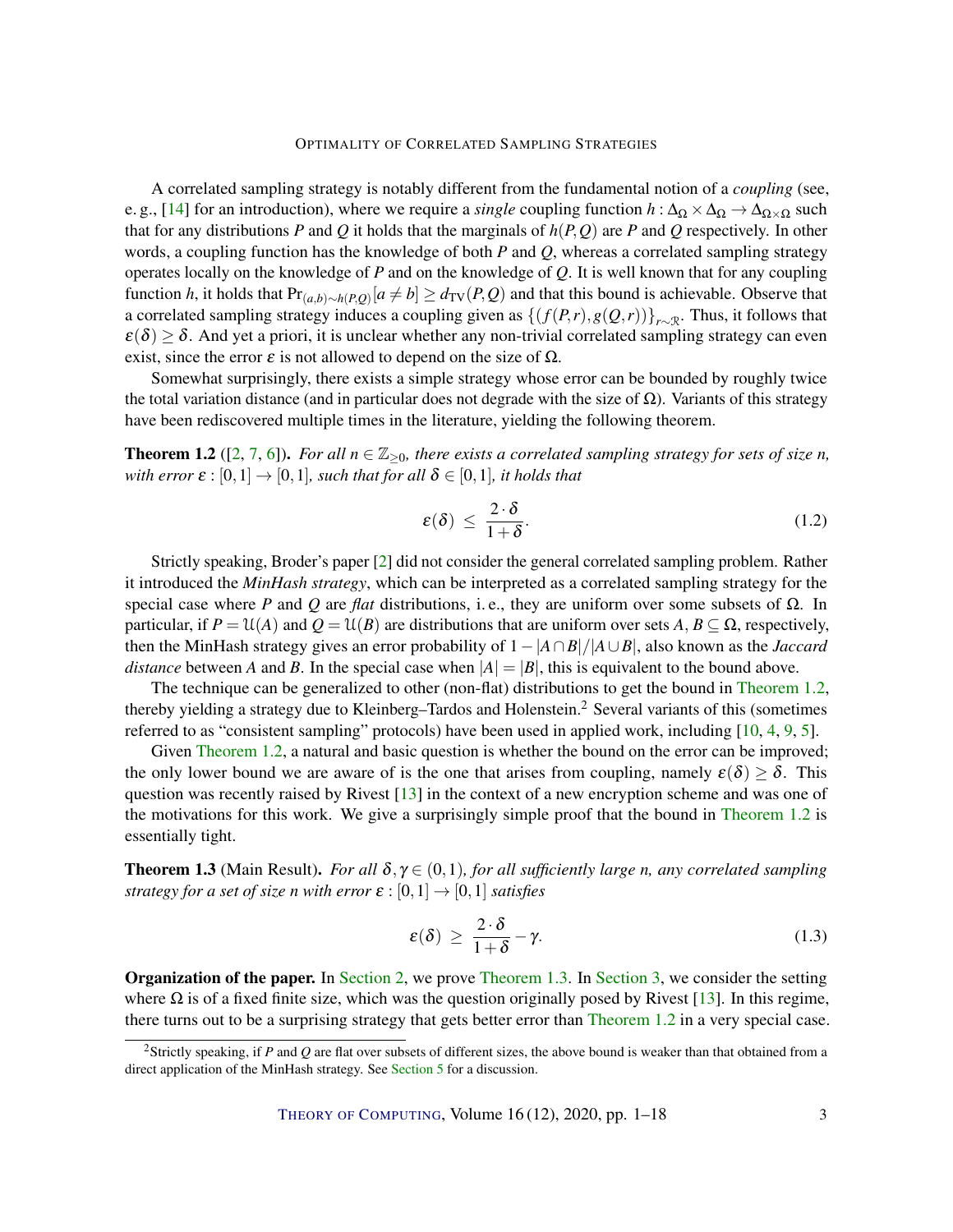<span id="page-3-2"></span>However, it was conjectured in [\[13\]](#page-13-6) that in fact a statement like [Theorem 1.3](#page-2-1) holds in every other case and we make progress on this conjecture by proving it in one such case. For completeness, in [Section 4](#page-9-0) we describe the correlated sampling strategies of Broder, Kleinberg–Tardos, and Holenstein, underlying [Theorem 1.2.](#page-2-0) We conclude with some more observations and open questions in [Section 5.](#page-10-0)

# <span id="page-3-0"></span>2 Lower bound on correlated sampling

In order to prove [Theorem 1.3,](#page-2-1) we first introduce the *constrained agreement* problem, a relaxation of the correlated sampling problem. In this problem, Alice and Bob are given sets  $A \subseteq \Omega$  and  $B \subseteq \Omega$ , respectively, where the pair  $(A, B)$  is sampled from some (known) distribution D. Alice and Bob are required to output elements  $a \in A$  and  $b \in B$ , respectively, such that the disagreement probability  $Pr_{(A,B) \sim D}[a \neq b]$  is minimized.

This can be viewed as a relaxation of the correlated sampling problem by first considering the case of *flat* distributions in [Theorem 1.1](#page-1-0) and relaxing the restrictions of  ${f(P,r)}_{r\sim R} = P$  and  ${g(Q,r)}_{r\sim R} = Q$ to only requiring that  $f(P,r) \in \text{supp}(P)$  and  $g(Q,r) \in \text{supp}(Q)$  for all  $r \in \mathcal{R}$ . This makes it a constraint satisfaction problem and we consider a distributional version of the same.

In the following definition, we use  $2^{\Omega}$  to denote the powerset of  $\Omega$ .

Definition 2.1. A *constrained agreement strategy* for a finite set Ω and a probability distribution D over  $2^{\Omega} \times 2^{\Omega}$  is specified by a pair of functions  $f, g: 2^{\Omega} \to \Omega$  and has error  $err_{\mathcal{D}}(f,g)$  if the following hold.

| [Correctness] | $\forall A, B \subseteq \Omega : f(A) \in A$ and $g(B) \in B$ ,                                  |
|---------------|--------------------------------------------------------------------------------------------------|
|               | <b>[Error guarantee]</b> $Pr_{(A,B)\sim \mathcal{D}}[f(A) \neq g(B)] =: err_{\mathcal{D}}(f,g).$ |

Note that since the constrained agreement problem is defined with respect to a (known) probability distribution D on pairs of sets, we can require, without loss of generality, that the strategies  $(f, g)$  be deterministic (since any randomized strategy can be derandomized with no degradation in the error).

In order to prove [Theorem 1.3,](#page-2-1) we characterize the optimal constrained agreement strategy in the special case when  $\mathcal{D} = \mathcal{D}_p$  where every element  $\omega \in \Omega$  is independently included in each of *A* and *B* with probability *p*.

<span id="page-3-1"></span>Lemma 2.2. *For all p* ∈ [0,1]*, any constrained agreement strategy* (*f*,*g*) *for a finite set* Ω *and distribution*  $\mathcal{D} = \mathcal{D}_p$  over  $2^\Omega \times 2^\Omega$ , has error

$$
err_{\mathcal{D}_p}(f,g) \ge \frac{2(1-p)}{2-p}.
$$

*Proof of [Lemma](#page-3-1) [2.2.](#page-3-1)* For ease of notation, let  $\Omega = [n]$ . Let  $(f, g)$  be a constrained agreement strategy. We will construct functions  $f^*$  and  $g^*$  such that

$$
\mathrm{err}_{\mathcal{D}_p}(f,g) \geq \mathrm{err}_{\mathcal{D}_p}(f^*,g^*) \geq \frac{2(1-p)}{2-p}.
$$

For every  $i \in [n]$ , let  $\beta_i := \Pr_B[g(B) = i]$ . Without loss of generality (by suitably permuting  $[n]$ ), we can assume that  $\beta_1 \geq \beta_2 \geq \cdots \geq \beta_n$ . Since *A* and *B* are independently sampled in  $\mathcal{D}_p$ , it follows that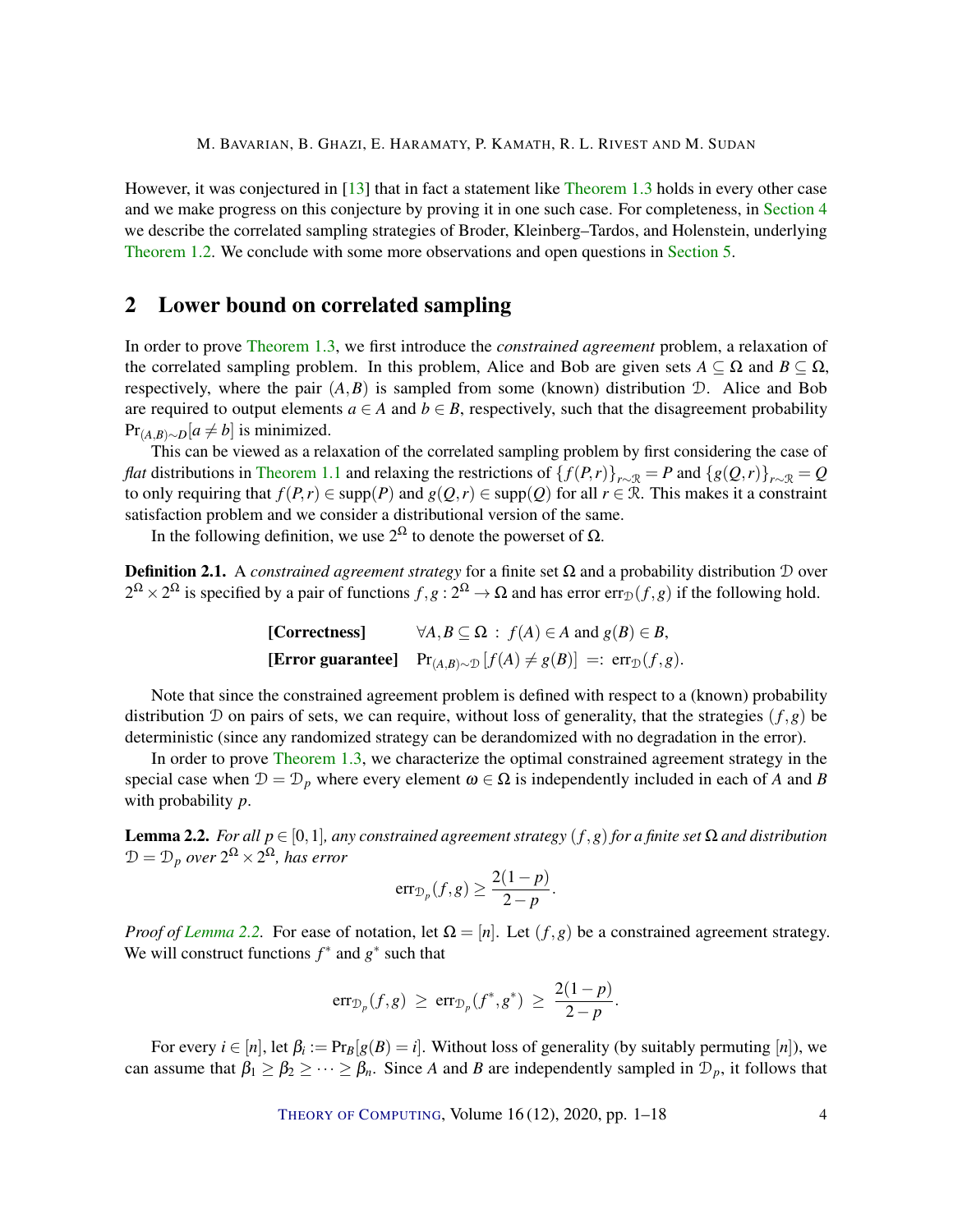<span id="page-4-3"></span>when Bob's strategy is fixed to *g*, the strategy of Alice that results in the largest agreement probability is simply  $f^*(A) := \text{argmax}_{i \in A} \beta_i = \min \{i : i \in A\}$  for all  $A \subseteq [n]$ .

So far we have  $\text{err}_{\mathcal{D}_p}(f,g) \ge \text{err}_{\mathcal{D}_p}(f^*,g)$ . We can repeat the same process again. For every  $i \in [n]$ , define  $\alpha_i := \Pr_A[f^*(A) = i]$ . Due to the specific choice of  $f^*$ , it holds that  $\alpha_i = (1 - p)^{i-1}p$  and hence  $\alpha_1 \geq \alpha_2 \geq \cdots \geq \alpha_n$ . Thus, when Alice's strategy is fixed to  $f^*$ , the strategy of Bob that results in the largest agreement probability is given by  $g^*(B) = \text{argmax}_{i \in B} \alpha_i = \min \{i : i \in B\}$  for all  $B \subseteq [n]$ . Hence, we get  $\mathrm{err}_{\mathcal{D}_p}(f,g) \ge \mathrm{err}_{\mathcal{D}_p}(f^*,g) \ge \mathrm{err}_{\mathcal{D}_p}(f^*,g^*)$  where

$$
err_{\mathcal{D}_p}(f^*, g^*) := 1 - \Pr_{(A,B)\sim\mathcal{D}_p}[f^*(A) = g^*(B)]
$$
  
=  $1 - \sum_{i=1}^n \Pr_{A}[f^*(A) = i] \cdot \Pr_{B}[g^*(B) = i]$   
=  $1 - \sum_{i=1}^n (1 - p)^{2 \cdot (i-1)} \cdot p^2$   
 $\geq 1 - \frac{p}{2 - p} = \frac{2(1 - p)}{2 - p}.$ 

Thus, we conclude that

$$
\mathrm{err}_{D_p}(f,g) \, \geq \, \frac{2(1-p)}{2-p}.
$$

Before turning to the proof of [Theorem 1.3,](#page-2-1) we note a couple of basic facts.

<span id="page-4-2"></span>**Fact 2.3.** *For* flat *distributions*  $P = \mathcal{U}(A)$  *and*  $Q = \mathcal{U}(B)$  *with*  $A, B \subseteq \Omega$ *, it holds, that* 

$$
d_{\text{TV}}(P,Q) \ = \ 1 - \frac{|A \cap B|}{\max\{|A|,|B|\}}.
$$

The following concentration bound, due to Sergei Bernstein from the 1920s, is often referred to as Chernoff's or Hoeffding's bound. The Bernoulli random variable  $X \sim \text{Ber}(p)$  is a 0-1 random variable with  $Pr[X = 1] = p$ .

<span id="page-4-0"></span>Fact 2.4 (See, e.g., Cor 4.6 in [\[11\]](#page-13-12))). *For*  $X_1, \ldots, X_n$  *drawn i. i. d. from*  $\text{Ber}(p)$ *, it holds for all*  $\tau > 0$ *, that* 

$$
Pr\left[\left|\sum_{i}X_{i}-pn\right|\geq \tau \cdot pn\right]\leq 2\cdot e^{-pn\tau^{2}/3}.
$$

*Proof of [Theorem 1.3.](#page-2-1)* Fix  $\delta, \gamma \in (0,1)$ . Assume, for the sake of contradiction, that for infinitely many values of *n*, there is a correlated sampling strategy  $(f^*, g^*)$  for a set of size *n* with error

$$
\varepsilon(\delta)<\frac{2\cdot\delta}{1+\delta}-\gamma.
$$

Let  $\delta' \in (0, \delta)$  be such that

<span id="page-4-1"></span>
$$
\frac{2 \cdot \delta}{1+\delta} - \gamma < \frac{2 \cdot \delta'}{1+\delta'} < \frac{2 \cdot \delta}{1+\delta}.\tag{2.1}
$$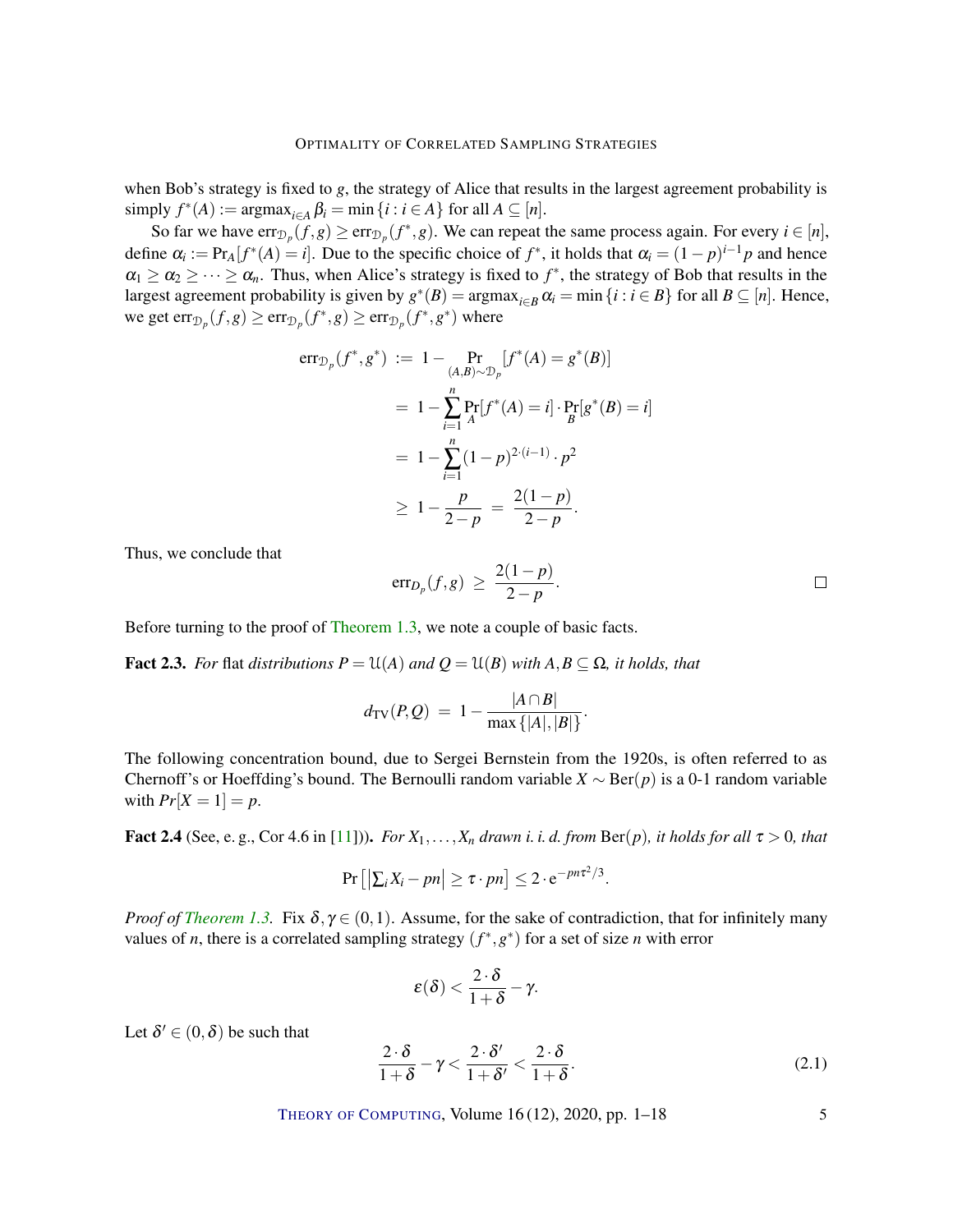Consider the distribution  $\mathcal{D}_p$  over pairs  $(A, B)$  of subsets  $A, B \subseteq [n]$  where each  $i \in [n]$  is independently included in each of *A* and *B* with probability  $p := 1 - \delta'$ . Thus, we have  $\mathbb{E}[|A|] = \mathbb{E}[|B|] = p \cdot n$ , and  $\mathbb{E}[|A \cap B|] = p^2 \cdot n$ . Moreover, by [Theorem 2.4](#page-4-0) with  $\tau = n^{-0.2}$ , we have that

$$
Pr_{A}[||A| - pn| > p \cdot n^{0.8}] \le 2 \cdot e^{-p \cdot n^{0.6}/3},
$$
  
\n
$$
Pr_{B}[||B| - pn| > p \cdot n^{0.8}] \le 2 \cdot e^{-p \cdot n^{0.6}/3},
$$
  
\n
$$
Pr_{A,B}[||A \cap B| - p^2 n| > p^2 \cdot n^{0.8}] \le 2 \cdot e^{-p^2 \cdot n^{0.6}/3}.
$$

Hence, by the union bound and using  $p^2 \leq p$ , we get that with probability at least  $1 - 6 \cdot e^{-p^2 \cdot n^{0.6}/3}$ , we have that  $||A|-p \cdot n| \leq pn^{0.8}$ ,  $||B|-p \cdot n| \leq pn^{0.8}$  and  $||A \cap B|-p^2 \cdot n| \leq p^2n^{0.8}$ . Thus, for the distributions  $P = U(A)$  and  $Q = U(B)$ , it holds with probability at least  $1 - 6 \cdot e^{-p^2 \cdot n^{0.6}/3}$  that

$$
d_{\text{TV}}(P,Q) = 1 - \frac{|A \cap B|}{\max\{|A|, |B|\}}
$$
  
\n
$$
\leq 1 - p + o_n(1)
$$
  
\n
$$
= \delta' + o_n(1)
$$
  
\n
$$
< \delta \text{ for sufficiently large } n.
$$

The assumed strategy  $(f^*, g^*)$  is such that

$$
\Pr_{r\sim\mathcal{R}}[f(P,r)\neq g(Q,r)]\leq \frac{2\delta}{(1+\delta)}-\gamma
$$

when  $d_{TV}(P,Q) \leq \delta$  and at most 1 otherwise. In our random choice of the pair of distributions  $(P,Q)$ , the probability of  $d_{TV}(P,Q) > \delta$  is at most  $o_n(1)$ . Thus,

$$
\Pr_{(P,Q),r\sim\mathcal{R}}[f(P,r)\neq g(Q,r)] \leq \frac{2\cdot\delta}{1+\delta} - \gamma + o_n(1)
$$

when applied on the randomly sampled  $(P, Q)$ . In particular, by averaging, there exists a deterministic constrained agreement strategy with no worse disagreement probability. That is,

<span id="page-5-0"></span>
$$
\exists (f,g), \quad \operatorname{err}_{\mathcal{D}_p}(f,g) \leq \frac{2 \cdot \delta}{1+\delta} - \gamma + o_n(1). \tag{2.2}
$$

But from [Lemma](#page-3-1) [2.2](#page-3-1) we have that,

<span id="page-5-1"></span>
$$
\forall (f,g), \quad \text{err}_{\mathcal{D}_p}(f,g) \ge \frac{2(1-p)}{2-p} = \frac{2 \cdot \delta'}{1+\delta'}.
$$
 (2.3)

Putting [Equations \(2.2\)](#page-5-0) and [\(2.3\)](#page-5-1) together contradicts [Equation \(2.1\)](#page-4-1) for sufficiently large *n*.  $\Box$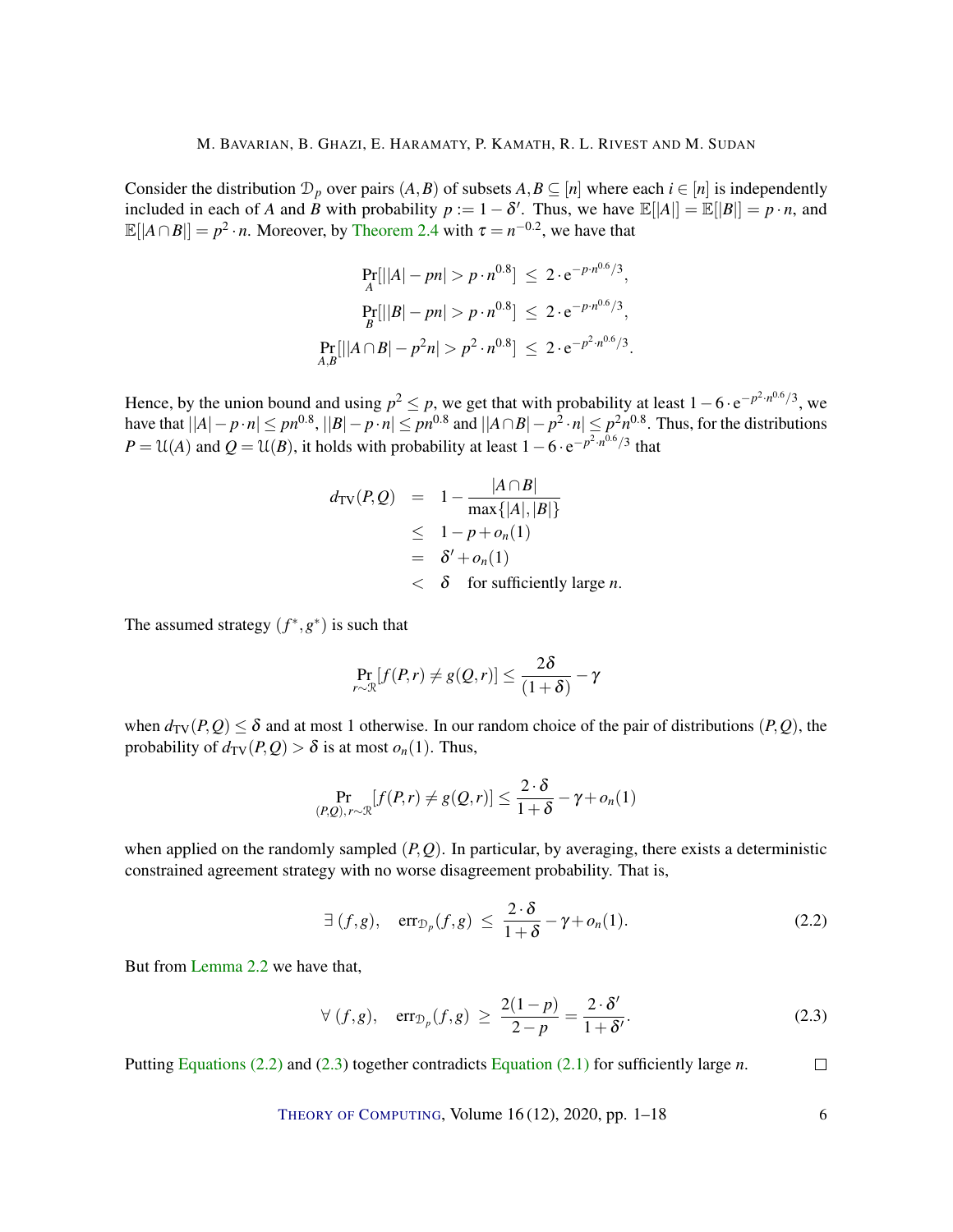# <span id="page-6-2"></span><span id="page-6-0"></span>3 Correlated sampling over a fixed set of finite size

[Theorem 1.3](#page-2-1) establishes that the correlated sampling strategy underlying [Theorem 1.2](#page-2-0) is *nearly* optimal for  $\Omega$  that is sufficiently large in size. However, it does not say that the strategy underlying [Theorem 1.2](#page-2-0) is exactly optimal for a fixed set of finite size. The quest for understanding optimality in this setting was motivated by a new encryption scheme proposed by Rivest [\[13\]](#page-13-6). But as we will see shortly, this quest is not entirely straightforward!

In order to elaborate on this, it will be useful to formally define restricted versions of the correlated sampling strategy which are required to work only when the input pair  $(P, Q)$  is promised to lie in a given relation  $\mathcal{G} \subseteq \Delta_{\Omega} \times \Delta_{\Omega}$ .

**Definition 3.1.** For a finite set Ω and a relation  $\mathcal{G} \subseteq \Delta_{\Omega} \times \Delta_{\Omega}$ , a *G-restricted correlated sampling strategy* with error  $\varepsilon$  is specified by a probability space R, a pair of functions  $f, g : \Delta_{\Omega} \times \mathbb{R} \to \Omega$  if the following hold for all pairs of distributions  $(P, Q) \in \mathcal{G}$ ,

[Corrections] 
$$
\{f(P,r)\}_{r\sim\mathcal{R}} = P \text{ and } \{g(Q,r)\}_{r\sim\mathcal{R}} = Q,
$$
  
[Error Guarantee] 
$$
\Pr_{r\sim\mathcal{R}}[f(P,r) \neq g(Q,r)] \leq \varepsilon.
$$

For example, letting G to be set of all pairs  $(P,Q)$  with  $d_{TV}(P,Q) \leq \delta$  essentially recovers the original setting of correlated sampling, for a fixed total variation distance bound between the input distributions. For the rest of this section, we will consider a special kind of G-restriction corresponding to Alice and Bob having *flat distributions* over  $\Omega = [n]$ .

**Definition 3.2.** For all *n*, the relation  $\mathcal{G}_{a,b,\ell}^n \subseteq \Delta_{[n]} \times \Delta_{[n]}$  is defined to consist of pairs  $(P,Q)$  of flat distributions corresponding to sets  $A, B \subseteq [n]$  such that  $P = \mathcal{U}(A), Q = \mathcal{U}(B)$  and  $|A| = a, |B| = b$ ,  $|A \cap B| = \ell$ . (For the relation to be non-empty, it is required that  $\ell \leq \min\{a, b\}$  and  $a + b - \ell \leq n$ .)

Recall from [Theorem 2.3,](#page-4-2) that for all  $(P,Q) \in \mathcal{G}_{a,b,\ell}^n$  with  $P = \mathcal{U}(A)$  and  $Q = \mathcal{U}(B)$ , is given by

$$
d_{\mathrm{TV}}(P,Q) = 1 - \frac{|A \cap B|}{\max\{|A|, |B|\}} = 1 - \frac{\ell}{\max\{a,b\}}.
$$

Moreover, the MinHash strategy applied on input pairs  $(P,Q) \in \mathcal{G}^n_{a,b,\ell}$  has a disgreement probability

$$
1 - \frac{|A \cap B|}{|A \cup B|} = 1 - \frac{\ell}{a+b-\ell}.
$$

One might suspect that this is optimal for all values of  $n$ ,  $a$ ,  $b$  and  $\ell$ . But rather surprisingly, in the very special case where  $|A \cap B| = 1$  and  $|A \cup B| = n$ , Rivest [\[13\]](#page-13-6) gave a strategy with smaller error probability than the above! While we don't know of any applications for this strategy itself, its purpose here is to illustrate that there can be strategies which do better than the MinHash strategy in some special cases.

<span id="page-6-1"></span>**Theorem 3.3** ([\[13\]](#page-13-6)). For all  $a, b \in \mathbb{Z}_{\geq 1}$  there exists a  $\mathcal{G}_{a,b,1}^{a+b-1}$ -restricted correlated sampling strategy with *error at most*  $1 - 1/\max\{a, b\}$ *.*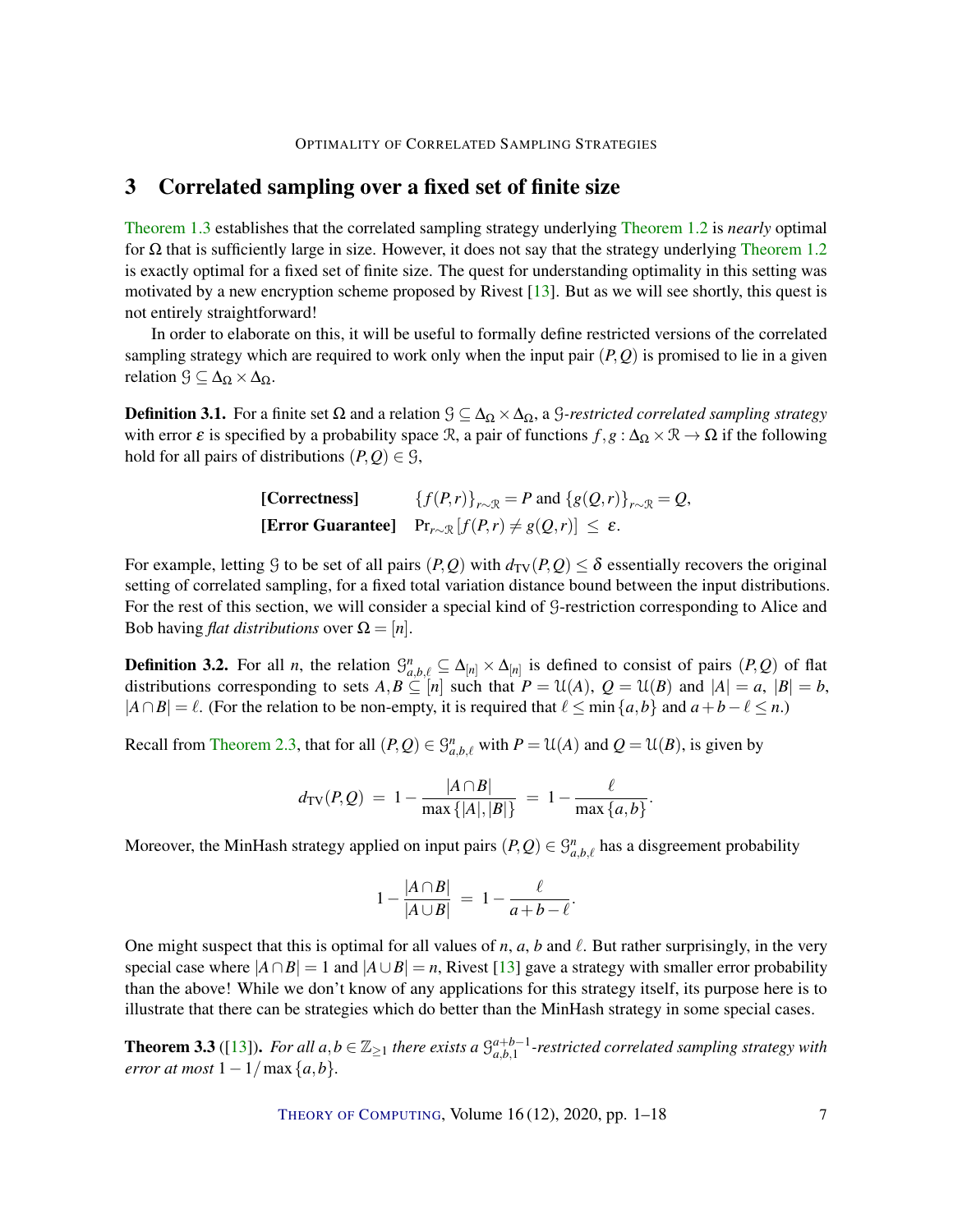<span id="page-7-4"></span>For completeness, we describe this strategy in [Section 3.1.](#page-7-0) Note that for  $(P,Q) \in \mathcal{G}_{a,b,1}^{a+b-1}$ ,

$$
d_{\mathrm{TV}}(P,Q) = 1 - \frac{1}{\max\{a,b\}} < 1 - \frac{1}{a+b-1}.
$$

This naturally leads to the question: *Is there a better correlated sampling strategy for larger intersection sizes?* In fact, the MinHash strategy was conjectured to be optimal in every other case (in particular, for all  $\ell > 1$ ) by Rivest [\[13\]](#page-13-6) as this is sufficient for proving the security of his proposed encryption scheme.

<span id="page-7-3"></span>**Conjecture 3.4** (Rivest). *For every collection of positive integers*  $n \ge a, b \ge \ell \ge 2$  *such that*  $n \ge a+b-\ell$ , any  $\mathcal{G}_{a,b,\ell}^n$ -restricted correlated sampling strategy makes error at least  $1-\ell/(a+b-\ell)$ .

As partial progress towards this conjecture, we prove that in the other extreme (as compared to [Theo](#page-6-1)[rem 3.3\)](#page-6-1), the above conjecture does hold. In particular, we show the following theorem in [Section 3.2.](#page-8-0)

<span id="page-7-2"></span>**Theorem 3.5.** For all  $a = b \ge 1$ ,  $\ell = a - 1$  and  $n \ge a + 1$ , any  $\mathcal{G}_{a,b,\ell}^n$ -restricted correlated sampling *strategy makes error at least*  $1 - \ell/(a+b-\ell)$ .

## <span id="page-7-0"></span>3.1 Correlated sampling strategy of Rivest [\[13\]](#page-13-6)

In order to prove [Theorem 3.3,](#page-6-1) we recall Philip Hall's "Marriage Theorem."

<span id="page-7-1"></span>**Lemma 3.6** (P. Hall; see, e.g., [\[8\]](#page-13-13)). *Fix a bipartite graph G on vertex sets L* and *R* (with  $|L| \leq |R|$ ). There *exists a matching that entirely covers L if and only if for every subset*  $S \subseteq L$ *, we have that*  $|S| \leq |N_G(S)|$ *, where*  $N_G(S)$  *denotes the set of neighbors in G of vertices in S.* 

*Proof of [Theorem 3.3.](#page-6-1)* First, let us consider the case where  $a = b$ . Let  $\binom{[n]}{a}$  $\binom{n}{a}$  denote the set of all subsets  $A \subseteq [n]$  with  $|A| = a$ . Consider the bipartite graph *G* on vertices  $\binom{[n]}{a}$  $\binom{n}{a}$   $\times$   $\binom{[n]}{a}$  $\binom{n}{a}$ , with an edge between vertices *A* and *B* if  $|A \cap B| = 1$ . It is easy to see that *G* is *a*-regular (since  $n = 2a - 1$ ). Iteratively using [Theorem 3.6,](#page-7-1) we get that the edges of *G* can be written as a disjoint union of *a* matchings. Let us denote these as  $M_1, M_2, \ldots, M_a$ .

The  $\mathcal{G}_{a,a,1}^{2a-1}$ -restricted correlated sampling strategy of Alice and Bob is as follows: Use the shared randomness to sample a random index  $r \in [a]$  and consider the matching  $M_r$ . If  $(A, B')$  is the edge present in  $M_r$ , then Alice outputs the unique element in  $A \cap B'$ . Similarly, if  $(A', B)$  is the edge present in  $M_r$ , then Bob outputs the unique element in  $A' \cap B$ . This strategy is summarized in [Algorithm 1.](#page-8-1)

It is easy to see that both Alice's and Bob's outputs are uniformly distributed in *A* and *B*, respectively. Moreover, the probability that they output the same element, is exactly 1/*a*, which is the probability of choosing the unique matching  $M_r$  which contains the edge  $(A, B)$  (i.e., enforcing  $A' = A$  and  $B' = B$ ).

The strategy in the general case of  $a \neq b$  is obtained by a simple reduction to the case above. Suppose w.l.o.g. that  $a > b$ . Alice and Bob get sets  $A \subseteq [n]$  and  $B \subseteq [n]$  such that  $|A| = a$ ,  $|B| = b$  and  $|A \cap B| = 1$ and  $A \cup B = [n]$ . We extend the universe by adding  $(a - b)$  dummy elements to get a universe of size  $(2a-1)$  (note,  $n = a+b-1$ ). Moreover, whenever Bob gets set *B*, he extends it to *B*<sup>'</sup> by adding all the dummy elements to *B* and thus  $|B'| = a$  while having  $|A \cap B'| = 1$  and  $|A \cup B| = 2a - 1$ . Now, Alice and Bob can use the  $\mathcal{G}_{a,a,1}^{2a-1}$ -restricted correlated sampling strategy from above on the input pair  $(A, B')$ . This achieves an error of 1−1/*a* = 1−1/max{*a*,*b*}. However, Bob's output is uniformly distributed over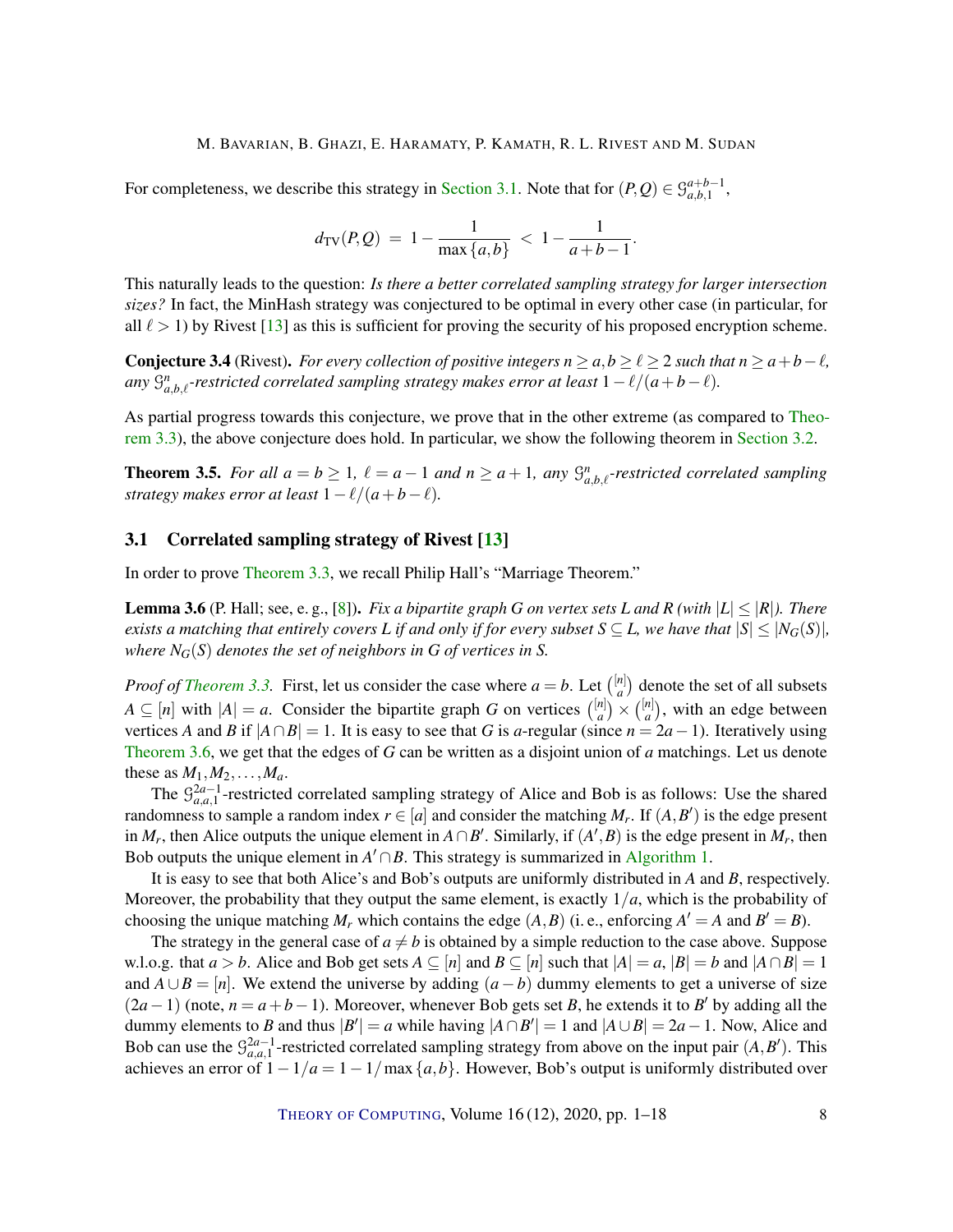<span id="page-8-3"></span>Algorithm 1: Rivest's strategy [\[13\]](#page-13-6)

Alice's input:  $A \subseteq [n]$ Bob's input:  $B \subseteq [n]$ G-restriction:  $|A| = |B| = a$ ,  $|A \cap B| = 1$  and  $A \cup B = [n]$ , i. e.,  $n = a + b - 1$ **Preprocessing:** Let G be the bipartite graph on vertices  $\binom{[n]}{a}$  $\binom{n}{a}$   $\times$   $\binom{[n]}{a}$  $\binom{n}{a}$ , with an edge between vertices *A* and *B* if  $|A \cap B| = 1$ . Decompose the edges of *G* into *a* disjoint matchings  $M_1, \ldots, M_a$ . **Shared randomness:** Index  $r \sim \mathcal{U}([a])$ Strategy: • Let  $(A, B')$  and  $(A', B)$  be edges present in  $M_r$ . •  $f(A,r) :=$  unique element in  $A \cap B'$ .

<span id="page-8-1"></span>•  $g(B,r) :=$  unique element in  $A' \cap B$ .

 $B'$  and not  $B$ . To fix this, Bob can simply output a uniformly random element of  $B$  whenever the above strategy requires him to return an element of  $B' \setminus B$ . It is easy to see that this doesn't change the error probability.  $\Box$ 

## <span id="page-8-0"></span>3.2 Proof of [Theorem 3.5](#page-7-2)

*Proof of [Theorem 3.5.](#page-7-2)* Let  $A, B \subseteq [n]$  be such that  $a = |A| = |B| = |A \cap B| + 1$  and let  $P = \mathcal{U}(A)$  and  $Q = U(B)$ . For simplicity, we can assume without loss of generality that  $A \cup B = [n]$ . Thus,  $n = a + 1$ and  $\ell = a - 1$ . Assume for the sake of contradiction that there is a  $\mathcal{G}_{a,a,a-1}^{a+1}$ -correlated sampling strategy with disagreement probability  $\langle 1 - \ell/(2a - \ell) \rangle = 2/n$ . Let D be the uniform distribution over pairs  $(A, B)$  of subsets of  $[n]$  satisfying  $A \cup B = [n]$  and  $|A| = |B| = |A \cap B| + 1$ . Note that  $D$  is not a product distribution over  $(A, B)$ , unlike in [Lemma](#page-3-1) [2.2,](#page-3-1) which is what makes it challenging to analyze. By an averaging argument, there is a deterministic strategy pair  $(f, g)$  such that,

<span id="page-8-2"></span>
$$
\Pr_{(A,B)\sim\mathcal{D}}[f(A)\neq g(B)] < \frac{2}{n}.\tag{3.1}
$$

Let

$$
i := \underset{\ell \in [n]}{\text{argmax}} \left| \left\{ A \in \binom{[n]}{n-1} : f(A) = \ell \right\} \right| \tag{3.2}
$$

be the element that is most frequently output by Alice's strategy *f* , and denote its number of occurences by

$$
k := \left| \left\{ A \in \binom{[n]}{n-1} : f(A) = i \right\} \right|.
$$
 (3.3)

We consider three different cases depending on the value of *k*:

THEORY OF C[OMPUTING](http://dx.doi.org/10.4086/toc), Volume  $16(12)$ , 2020, pp.  $1-18$  9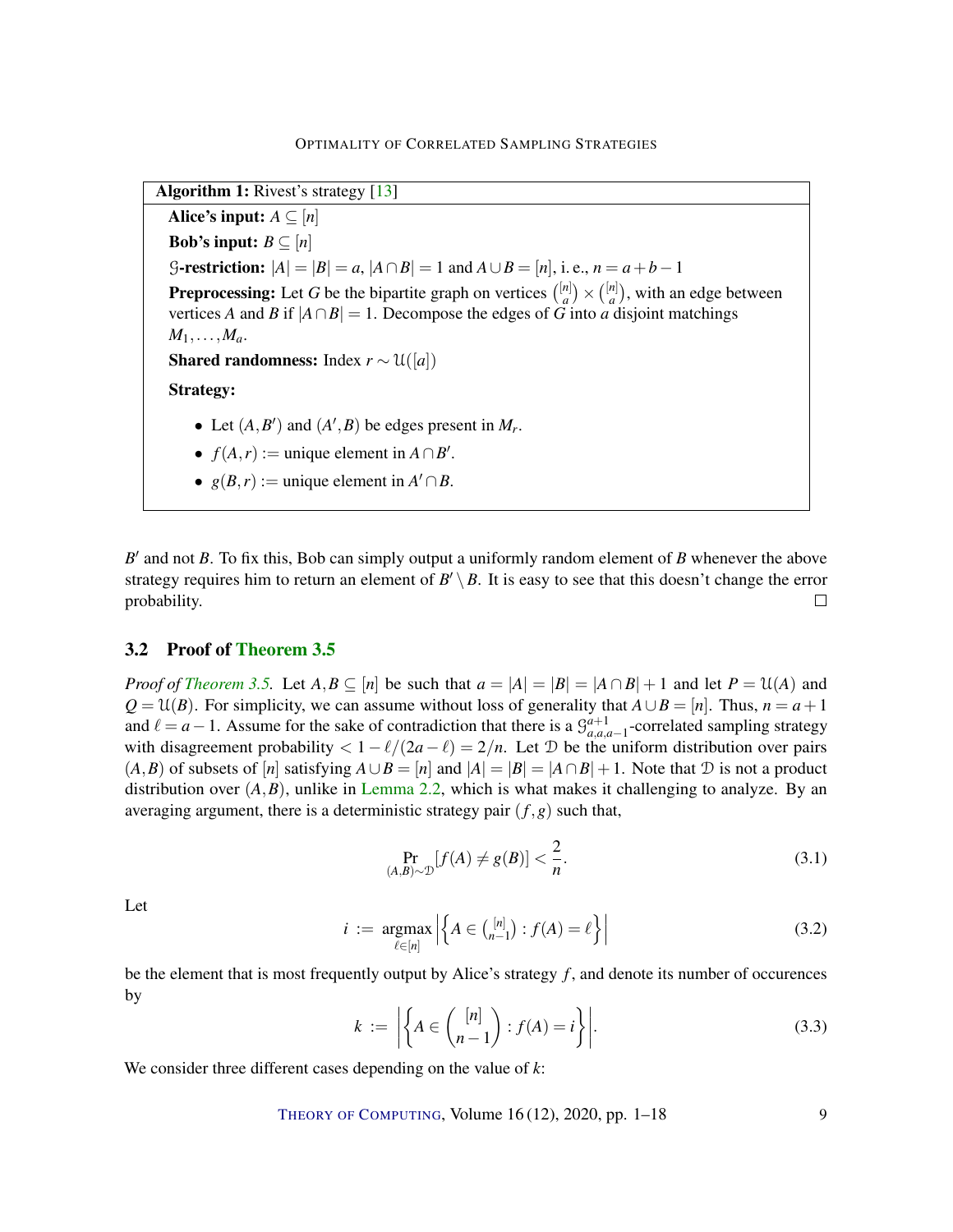- <span id="page-9-1"></span>(i) If  $k \leq n-3$ , then consider a subset  $B \subseteq [n]$  with  $|B| = n-1$ . For any value of  $f(B) \in B$ , the conditional error probability  $Pr[f(A) \neq g(B) | B]$  is at least  $2/(n-1)$ . Averaging over all such *B*, we get a contradiction to [Equation \(3.1\).](#page-8-2)
- (ii) If  $k = n 2$ , let  $A_1 \neq A_2$  be the two subsets of  $[n]$  with  $|A_1| = |A_2| = n 1$  such that  $f(A_1) \neq i$ and  $f(A_2) \neq i$ . For all  $B \subseteq [n]$  with  $|B| = n - 1$  such that  $B \neq A_1$  and  $B \neq A_2$ , the conditional error probability  $Pr[f(A) \neq g(B) | B]$  is at least  $2/(n-1)$ . Note that there are *n* − 2 such sets *B*, and that either *A*<sub>1</sub> or *A*<sub>2</sub> is the set  $[n] \setminus \{i\}$ . If  $B = [n] \setminus \{i\}$ , then the conditional disagreement probability  $Pr[f(A) \neq g(B) | B]$  is at least  $(n-2)/(n-1)$ . Averaging over all *B*, we get that

$$
\Pr_{(A,B)\sim \mathcal{D}}[f(A) \neq g(B)] \geq \left(\frac{2}{n-1}\right) \cdot \left(\frac{n-2}{n}\right) + \left(\frac{n-2}{n-1}\right) \cdot \left(\frac{1}{n}\right) \geq \frac{2}{n},
$$

where the last inequality holds for all  $n \geq 2$ . This contradicts [Equation \(3.1\).](#page-8-2)

(iii) If  $k = n - 1$ , then the only subset  $A_1$  of  $[n]$  with  $|A_1| = n - 1$  and such that  $f(A_1) \neq i$  is  $A_1 = [n] \setminus \{i\}$ . For all  $B \neq A_1$ , the conditional error probability  $Pr[f(A) \neq g(B) | B]$  is at least  $1/(n-1)$ . On the other hand, if  $B = A_1$ , then the conditional error probability is equal to 1. Averaging over all B, we get that

$$
\Pr_{(A,B)\sim \mathcal{D}}[f(A) \neq g(B)] \geq \left(\frac{1}{n-1}\right) \cdot \left(\frac{n-1}{n}\right) + 1 \cdot \left(\frac{1}{n}\right) = \frac{2}{n},
$$

which contradicts [Equation \(3.1\).](#page-8-2)

Remark. In [\[7\]](#page-13-1), the correlated sampling strategy is used to give a randomized rounding procedure for a linear program. The factor 2 loss in the correlated sampling strategy translates into an integrality gap of at most 2. In fact, they also prove that the integrality gap is roughly tight. As pointed out by an anonymous reviewer, their proof essentially establishes [Theorem 3.5](#page-7-2) under the assumption that  $f = g$ .

# <span id="page-9-0"></span>4 Correlated sampling strategies of [\[2,](#page-13-0) [7,](#page-13-1) [6\]](#page-13-3)

For sake of completeness, we describe the correlated sampling strategies of Broder and of Kleinberg– Tardos and Holenstein, thereby proving [Theorem 1.2.](#page-2-0)

Broder's Min Hash Strategy. Consider the case of *flat distributions*, where the distributions *P* and *Q* are promised to be of the following form: there exist  $A, B \subseteq [n]$  such that  $P = \mathcal{U}(A)$  and  $Q = \mathcal{U}(B)$ . In this case, it is easy to show that the strategy given in [Algorithm 2](#page-10-1) achieves an error probability of  $1 - |A ∩ B| / |A ∪ B|$ . Since π is a random permutation,  $f(A, π)$  is uniformly distributed over *A* and  $g(B, π)$ is uniformly distributed over *B*. Let  $i_0$  be the smallest index such that  $\pi(i_0) \in A \cup B$ . The probability that  $\pi(i_0) \in A \cap B$  is exactly  $|A \cap B|/|A \cup B|$ , and this happens precisely when  $f(A, \pi) = g(B, \pi)$ . Hence, we get the claimed error probability.

The correlated sampling strategy of [\[7,](#page-13-1) [6\]](#page-13-3) follows a similar approach.

 $\Box$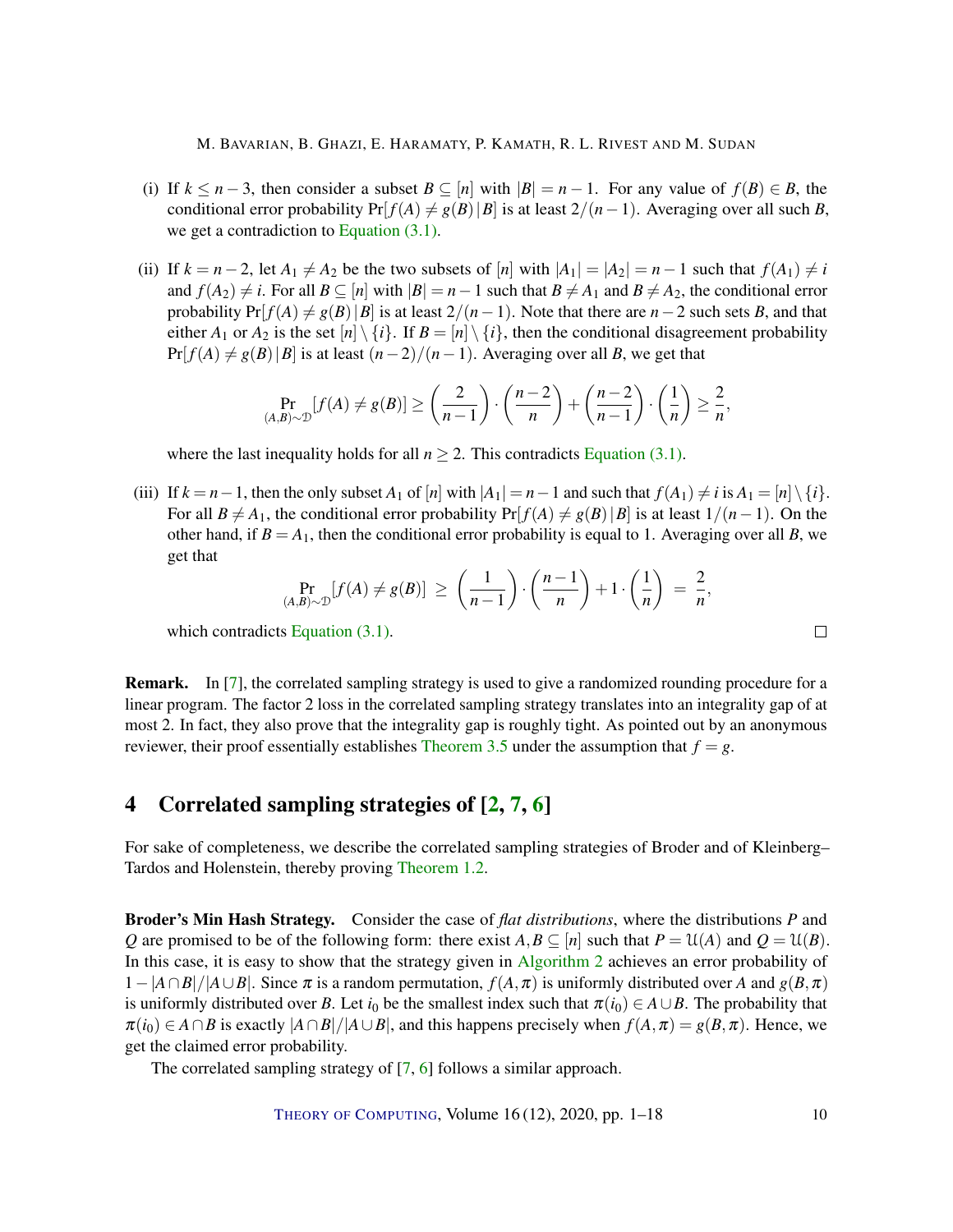<span id="page-10-2"></span>Algorithm 2: MinHash strategy [\[2\]](#page-13-0)

Alice's input:  $A \subseteq [n]$ Bob's input:  $B \subseteq [n]$ **Shared randomness:** a random permutation  $\pi : [n] \rightarrow [n]$ Strategy:

- $f(A, \pi) = \pi(i_A)$ , where  $i_A$  is the smallest index such that  $\pi(i_A) \in A$ .
- <span id="page-10-1"></span>•  $g(B, \pi) = \pi(i, B)$ , where  $i, B$  is the smallest index such that  $\pi(i, B) \in B$ .

*Proof of [Theorem 1.2.](#page-2-0)* Given a finite set  $\Omega$  and probability distributions *P* and *Q* over  $\Omega$ , define

$$
A := \{(\omega, p) \in \Omega \times [0,1] : p < P(\omega)\} \quad \text{and} \quad B := \{(\omega, q) \in \Omega \times [0,1] : q < Q(\omega)\}.
$$

Also for all  $\omega \in \Omega$ , define  $A_{\omega} := A \cap (\{\omega\} \times [0,1])$  and  $B_{\omega} := B \cap (\{\omega\} \times [0,1])$ .

The strategy of [\[7,](#page-13-1) [6\]](#page-13-3) can be intuitively understood as follows. Alice and Bob use the MinHash strategy on inputs *A* and *B* over  $\Omega \times [0,1]$ , to obtain elements  $(\omega_A, p_A)$  and  $(\omega_B, p_B)$ , respectively, and simply output  $\omega_A$  and  $\omega_B$ , respectively. However, this by itself is not well defined since  $\Omega \times [0,1]$  is not a finite set. Nevertheless, the MinHash strategy can be modified to instead have a (countably) infinite sequence of points sampled i. i. d. from the uniform distribution over  $\Omega \times [0,1]$ , instead of a permutation  $\pi$ . This strategy is summarized in [Algorithm 3.](#page-11-0)

Let  $\mu$  be the uniform distribution over  $\Omega \times [0,1]$ . Observe that  $\mu(A) = \mu(B) = 1/|\Omega|$  and for all  $ω ∈ Ω$ , we have  $μ(Aω) = P(ω)/|Ω|$  and  $μ(Bω) = Q(ω)/|Ω|$ . Similar to the analysis of the MinHash strategy, for Alice's chosen index  $i_A$ , we have  $(\omega_{i_A}, r_{i_A})$  is uniform over *A*. Thus,  $Pr[f(P, \pi) = \omega]$  is precisely  $\mu(A_{\omega})/\mu(A) = P(\omega)$ . Thus,  $f(P,\pi)$  is distributed according to P and similarly,  $g(B,\pi)$  is distributed according to *Q*. Finally,  $Pr[f(P, \pi) = g(Q, \pi)] \geq Pr[i_A = i_B]$ . To bound this probability, note that  $\mu(A \cap B) = (1 - \delta)/|\Omega|$  and  $\mu(A \cup B) = (1 + \delta)/|\Omega|$ .

$$
Pr[f(P,\pi)=g(Q,\pi)] \geq Pr[i_A=i_B] = \frac{\mu(A \cap B)}{\mu(A \cup B)} = \frac{1-\delta}{1+\delta} = 1 - \frac{2\delta}{1+\delta}.
$$

We can ignore the possibility that no index  $i_A$  exists satisfying  $(\omega_{i_A}, r_{i_A}) \in A$  (similarly for *B*) since this happens with probability 0.  $\Box$ 

## <span id="page-10-0"></span>5 Discussion and open questions

An immediate open question is to resolve [Conjecture](#page-7-3) [3.4.](#page-7-3) We reflect on some further open questions that are raised by the results discussed in this paper.

#### 5.1 Case of *negatively correlated* sets

In the context of [Conjecture](#page-7-3) [3.4,](#page-7-3) even in the setting where the set sizes are allowed to vary slightly, our knowledge is somewhat incomplete. [Lemma](#page-3-1) [2.2](#page-3-1) shows optimality of the MinHash strategy when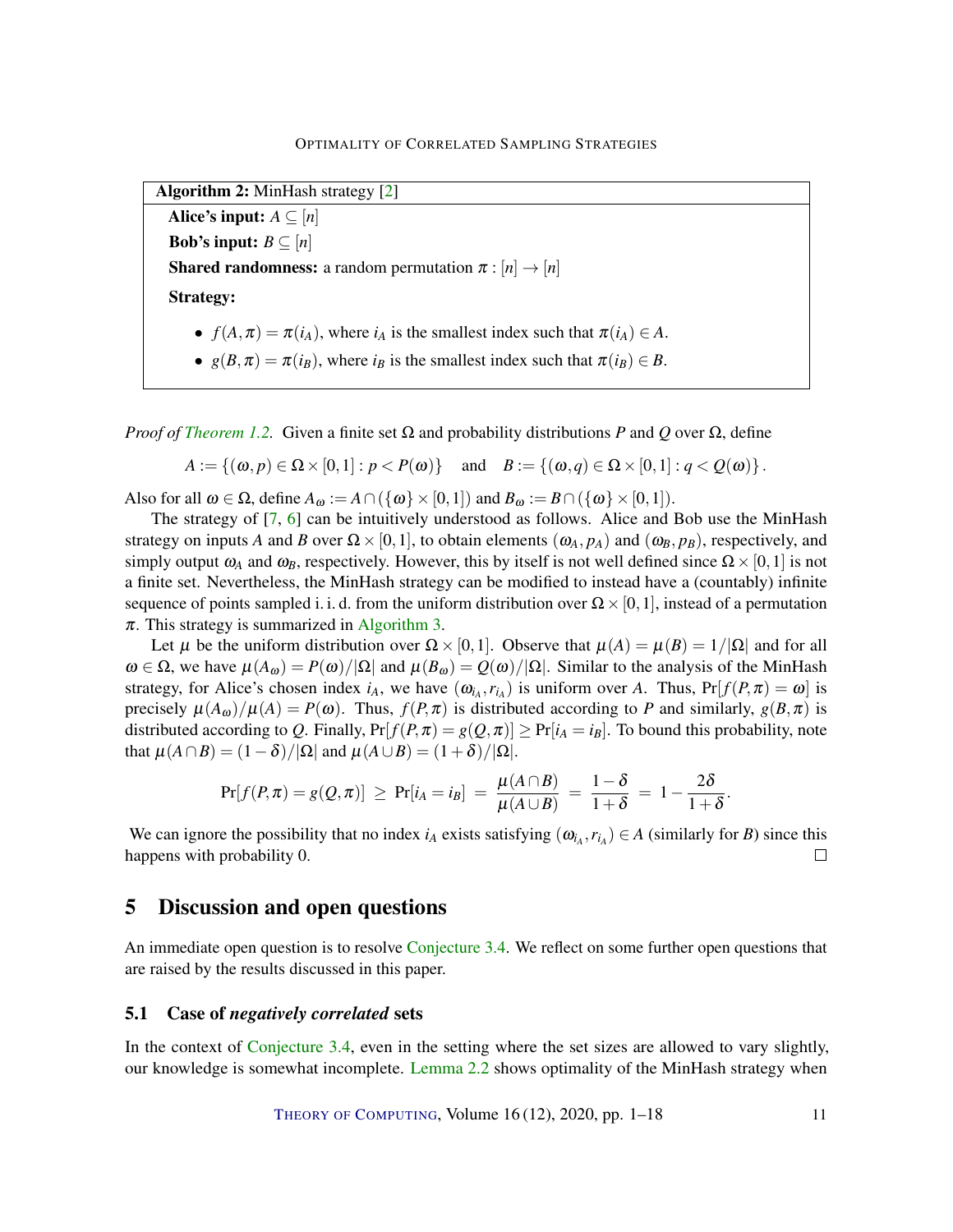<span id="page-11-1"></span>Algorithm 3: The strategy of Kleinberg–Tardos and Holenstein [\[7,](#page-13-1) [6\]](#page-13-3) Alice's input:  $P \in \Delta_{\Omega}$ ; let  $A := \{(\omega, p) \in \Omega \times [0,1] : p < P(\omega)\}\$ **Bob's input:**  $Q \in \Delta_0$ ; let  $B := \{(\omega, q) \in \Omega \times [0,1] : q < Q(\omega)\}\$ **Shared randomness:** An infinite sequence  $\pi = ((\omega_1, r_1), (\omega_2, r_2),...)$  where each  $(\omega_i, r_i)$  is i. i. d. sampled uniformly from  $\Omega \times [0,1]$ . Strategy: •  $f(P, \pi) := \omega_{i_A}$ , where  $i_A$  is the smallest index such that  $(\omega_{i_A}, r_{i_A}) \in A$ •  $g(Q, \pi) := \omega_{i_B}$ , where  $i_B$  is the smallest index such that  $(\omega_{i_B}, r_{i_B}) \in B$ 

<span id="page-11-0"></span> $(A,B) \sim \mathcal{D}_p$ . In this case, *A* and *B* are independent and each of them is *p*-biased, so  $|A| \approx p \cdot n$ ,  $|B| \approx p \cdot n$  and  $|A \cap B| \approx p^2 \cdot n$ . A simple reduction to [Lemma](#page-3-1) [2.2](#page-3-1) also implies the optimality of the MinHash strategy in the case where *A* and *B* are *positively correlated*. Specifically for parameters  $\alpha > p$ , consider the following distribution  $\mathcal{D}_{p,\alpha}$  on pairs  $(A, B)$  of subsets of  $[n]$ , where we first sample  $S \subseteq [n]$  by independently including each element of  $[n]$  with probability  $p/\alpha$ , and then independently including every  $i \in S$  in each of *A* and *B* with probability  $\alpha$ . In this case,  $|A| \approx p \cdot n$ ,  $|B| \approx p \cdot n$  and  $|A \cap B| \approx \alpha p \cdot n > p^2 \cdot n$ . Even if we reveal *S* to both Alice and Bob, [Lemma](#page-3-1) [2.2](#page-3-1) implies a lower bound of  $2\delta/(1+\delta)$  on the error probability (for large enough *n*). It is unclear if the optimality holds even in the case where *A* and *B* are *negatively correlated*, i. e., when  $|A| \approx p \cdot n$ ,  $|B| \approx p \cdot n$  and  $|A \cap B| \ll p^2 \cdot n$ .

## 5.2 Fine-grained understanding of G-restricted correlated sampling

As alluded to in the Introduction, in the setting where *P* and *Q* are flat distributions on subsets of Ω of different sizes, there is a strategy with lower error than provided in [Theorem 1.2.](#page-2-0) In particular, for  $P = \mathcal{U}(A)$  and  $Q = \mathcal{U}(B)$  where  $|A| \neq |B|$ , the MinHash strategy gives an error probability of

$$
1 - \frac{|A \cap B|}{|A \cup B|} \tag{5.1}
$$

(which is the Jaccard distance between *A* and *B*). However, naïvely using the strategy of Kleinberg–Tardos and Holenstein would give an error probability of

$$
1 - \frac{|A \cap B|}{|A \cup B| + ||A| - |B||},\tag{5.2}
$$

which is higher than the Jaccard distance when  $|A| \neq |B|$ . This implies that the strategy of Kleinberg– Tardos and Holenstein is not always optimal. Thus, it will be interesting to identify the right measure that captures the minimum error of a general G-restricted correlated sampling strategy.

## 5.3 Correlated sampling for infinite spaces

While this paper dealt with correlated sampling for finite sets  $\Omega$ , it might also be interesting to study it for infinite sets. This needs to be defined carefully in a measure theoretic sense, which could be done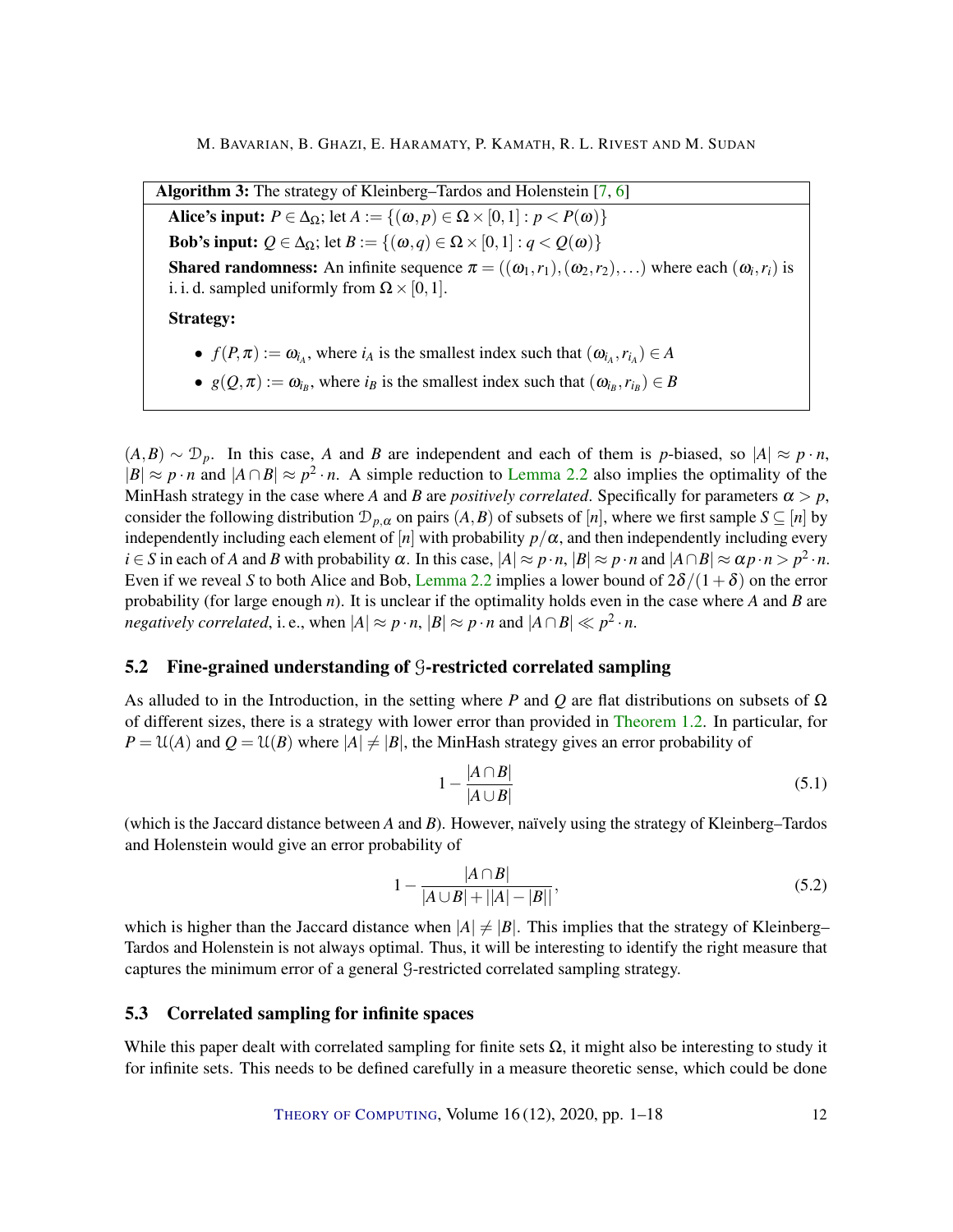<span id="page-12-0"></span>as follows. Consider a measure space  $(\Omega, \mathcal{F}, \mu)$ , where  $\Omega$  is the sample space,  $\mathcal{F}$  is a  $\sigma$ -algebra over  $\Omega$  and  $\mu$  is a finite measure on  $(\Omega, \mathcal{F})$ . Let  $\Delta_{(\Omega, \mathcal{F}, \mu)}$  be the set of all probability measures over  $(\Omega, \mathcal{F})$ that are absolutely continuous with respect to  $\mu$ . The respective inputs of Alice and Bob are probability measures *P* and *Q* in  $\Delta_{(\Omega,\mathcal{F},\mu)}$ . A correlated sampling strategy for  $(\Omega,\mathcal{F},\mu)$  is given by a pair of functions  $f, g: \Delta_{(\Omega, \mathcal{F}, \mu)} \times \mathbb{R} \to \Omega$ , where *f* and *g* are required to be measurable in their second argument  $r \in \mathbb{R}$ . In order to define the error guarantee in terms of  $Pr_{r\sim\mathcal{R}}[f(P,r) \neq g(Q,r)]$ , however, we require that the event  $\{(\omega,\omega): \omega \in \Omega\}$  be measurable in  $(\Omega \times \Omega, \mathcal{F} \otimes \mathcal{F})$ . This is true, for example, when  $\Omega$  is a separable metric space equipped with the standard Borel algebra (see Chapters 3, 4 in [\[14\]](#page-13-7)). We will assume this to be the case in the discussion henceforth and it might be useful to keep in mind a concrete example such as  $\Omega = [0, 1]$ , equipped with the Lebesgue measure.

To the best of our knowledge, it remains open whether there exists a correlated sampling strategy for general measure spaces  $(\Omega, \mathcal{F}, \mu)$  with any *non-trivial* error bound, that is, to get  $\varepsilon(\delta) < 1$  for all  $\delta < 1$ . This is in sharp contrast to coupling, where any two probability measures *P* and *Q* with  $d_{TV}(P,Q) = \delta$ over  $(Ω, θ)$  can be coupled with a disagreement probability of at most δ.

Suppose the inputs *P* and *Q* are promised to be such that the corresponding Radon–Nikodym derivatives (a. k. a. *densities*)  $dP/d\mu$  and  $dQ/d\mu$  are bounded everywhere by a known constant *c*. Then it is possible to generalize the strategy of Kleinberg–Tardos and Holenstein [\(Algorithm 3\)](#page-11-0) and get the same error guarantee as in [Theorem 1.2;](#page-2-0) this can be done by using  $\mu$  instead of the uniform measure on  $\Omega$  and replacing [0, 1] by [0, *c*].

However, the problem gets challenging if there is no promised upper bound on the Radon–Nikodym derivatives. One explanation for why this challenge is not faced in obtaining a coupling is because knowing both *P* and *Q*, we can always take  $\mu' = (P+Q)/2$  as a measure with respect to which both *P* and *Q* are absolutely continuous and more strongly, the Radon–Nikodym derivatives  $dP/d\mu'$  and  $dQ/d\mu'$ are never greater than 2. On the other hand, for correlated sampling, the players do not have access to such a common  $\mu'$ .

It might also be interesting to study a generalized notion of error in correlated sampling strategies where we wish to minimize  $\mathbb{E}_{r\sim \mathbb{R}}[d(f(P,r), g(Q,r))]$  for some metric *d* : Ω × Ω →  $\mathbb{R}_{\geq 0}$  over Ω. The error guarantee studied in this paper corresponds to the discrete metric  $d(x, y) = \mathbb{1}\{x \neq y\}$ . For  $\Omega \subseteq \mathbb{R}$ , such as  $\Omega = [0,1]$ , we might alternatively want to consider  $d(x, y) = |x - y|$ . Since a correlated sampling strategy induces a coupling, this notion of error can never be lower than the Wasserstein distance  $W_1(P, Q)$ (also known as Earth-Mover distance) between the distributions *P* and *Q*. To the best of our knowledge, it remains open in this setting, whether correlated sampling strategies can get an error that is never larger than some function of  $W_1(P,Q)$ .

# Acknowledgements

We thank anonymous ToC reviewers for their feedback that has significantly helped improve the presentation of this paper. We are also grateful to Laci Babai for detailed comments that helped reorganize the paper and brought in more clarity to the discussion about correlated sampling for infinite spaces.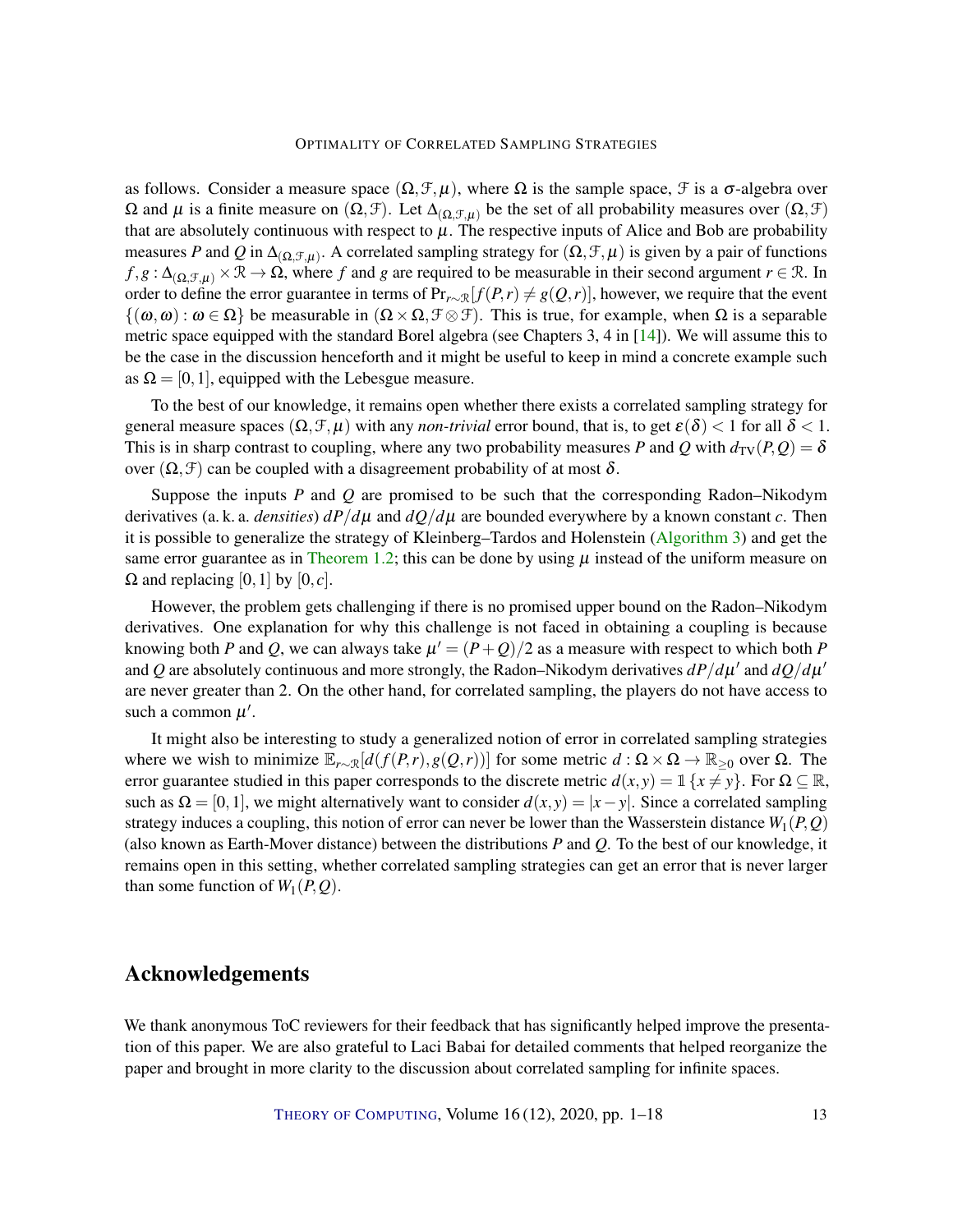# References

- <span id="page-13-5"></span>[1] BOAZ BARAK, MORITZ HARDT, ISHAY HAVIV, ANUP RAO, ODED REGEV, AND DAVID STEURER: Rounding parallel repetitions of unique games. In *Proc. 49th FOCS*, pp. 374–383. IEEE Comp. Soc., 2008. [\[doi:10.1109/FOCS.2008.55\]](http://dx.doi.org/10.1109/FOCS.2008.55) [2](#page-1-1)
- <span id="page-13-0"></span>[2] ANDREI Z. BRODER: On the resemblance and containment of documents. In *Proc. Compression and Complexity of Sequences (SEQUENCES'97)*, pp. 21–29. IEEE Comp. Soc., 1997. [\[doi:10.1109/SEQUEN.1997.666900\]](http://dx.doi.org/10.1109/SEQUEN.1997.666900) [2,](#page-1-1) [3,](#page-2-2) [10,](#page-9-1) [11](#page-10-2)
- <span id="page-13-2"></span>[3] MOSES S. CHARIKAR: Similarity estimation techniques from rounding algorithms. In *Proc. 34th STOC*, pp. 380–388. ACM Press, 2002. [\[doi:10.1145/509907.509965\]](http://dx.doi.org/10.1145/509907.509965) [2](#page-1-1)
- <span id="page-13-9"></span>[4] SREENIVAS GOLLAPUDI AND RINA PANIGRAHY: A dictionary for approximate string search and longest prefix search. In *15th Internat. Conf. on Information and Knowledge Managment (CIKM'06)*, pp. 768–775. ACM Press, 2006. [\[doi:10.1145/1183614.1183723\]](http://dx.doi.org/10.1145/1183614.1183723) [3](#page-2-2)
- <span id="page-13-11"></span>[5] BERNHARD HAEUPLER, MARK MANASSE, AND KUNAL TALWAR: Consistent weighted sampling made fast, small, and easy, 2014. [\[arXiv:1410.4266\]](http://arxiv.org/abs/1410.4266) [3](#page-2-2)
- <span id="page-13-3"></span>[6] THOMAS HOLENSTEIN: Parallel repetition: simplifications and the no-signaling case. *Theory of Computing*, 5(8):141–172, 2009. Preliminary version in [STOC'07.](http://doi.org/10.1145/1250790.1250852) [\[doi:10.4086/toc.2009.v005a008\]](http://dx.doi.org/10.4086/toc.2009.v005a008) [2,](#page-1-1) [3,](#page-2-2) [10,](#page-9-1) [11,](#page-10-2) [12](#page-11-1)
- <span id="page-13-1"></span>[7] JON KLEINBERG AND ÉVA TARDOS: Approximation algorithms for classification problems with pairwise relationships: Metric labeling and Markov random fields. *J. ACM*, 49(5):616–639, 2002. Preliminary version in [FOCS'99.](http://doi.org/10.1109/SFFCS.1999.814572) [\[doi:10.1145/585265.585268\]](http://dx.doi.org/10.1145/585265.585268) [2,](#page-1-1) [3,](#page-2-2) [10,](#page-9-1) [11,](#page-10-2) [12](#page-11-1)
- <span id="page-13-13"></span>[8] JACOBUS HENDRICUS VAN LINT AND RICHARD MICHAEL WILSON: *A Course in Combinatorics*. Cambridge Univ. Press, 2001. [\[doi:10.1017/CBO9780511987045\]](http://dx.doi.org/10.1017/CBO9780511987045) [8](#page-7-4)
- <span id="page-13-10"></span>[9] MARK MANASSE, FRANK MCSHERRY, AND KUNAL TALWAR: Consistent weighted sampling. Technical Report [MSR-TR 2010-73,](https://www.microsoft.com/en-us/research/publication/consistent-weighted-sampling/) 2010. [3](#page-2-2)
- <span id="page-13-8"></span>[10] UDI MANBER: Finding similar files in a large file system. In *USENIX Winter Tech. Conf. (WTEC'94)*, pp. 1–10. USENIX Assoc., 1994. Link at [ACM DL.](https://dl.acm.org/doi/10.5555/1267074.1267076) Available as [U. Arizona CS TR93-33.](https://www.cs.arizona.edu/research/technical-reports-1970-1999) [3](#page-2-2)
- <span id="page-13-12"></span>[11] MICHAEL MITZENMACHER AND ELI UPFAL: *Probability and Computing: Randomized Algorithms and Probabilistic Analysis*. Cambridge Univ. Press, 2005. [5](#page-4-3)
- <span id="page-13-4"></span>[12] ANUP RAO: Parallel repetition in projection games and a concentration bound. *SIAM J. Comput.*, 40(6):1871–1891, 2011. Preliminary version in [STOC'08.](http://doi.org/10.1145/1374376.1374378) [\[doi:10.1137/080734042\]](http://dx.doi.org/10.1137/080734042) [2](#page-1-1)
- <span id="page-13-6"></span>[13] RONALD L. RIVEST: Symmetric Encryption via Keyrings and ECC, 2016. Slide presentation, available on [author's home page.](https://people.csail.mit.edu/rivest/pubs/Riv16u.pdf) [2,](#page-1-1) [3,](#page-2-2) [4,](#page-3-2) [7,](#page-6-2) [8,](#page-7-4) [9](#page-8-3)
- <span id="page-13-7"></span>[14] HERMANN THORISSON: *[Coupling, Stationarity, and Regeneration](https://notendur.hi.is/hermann/iid/csr/)*. Springer, 2000. [3,](#page-2-2) [13](#page-12-0)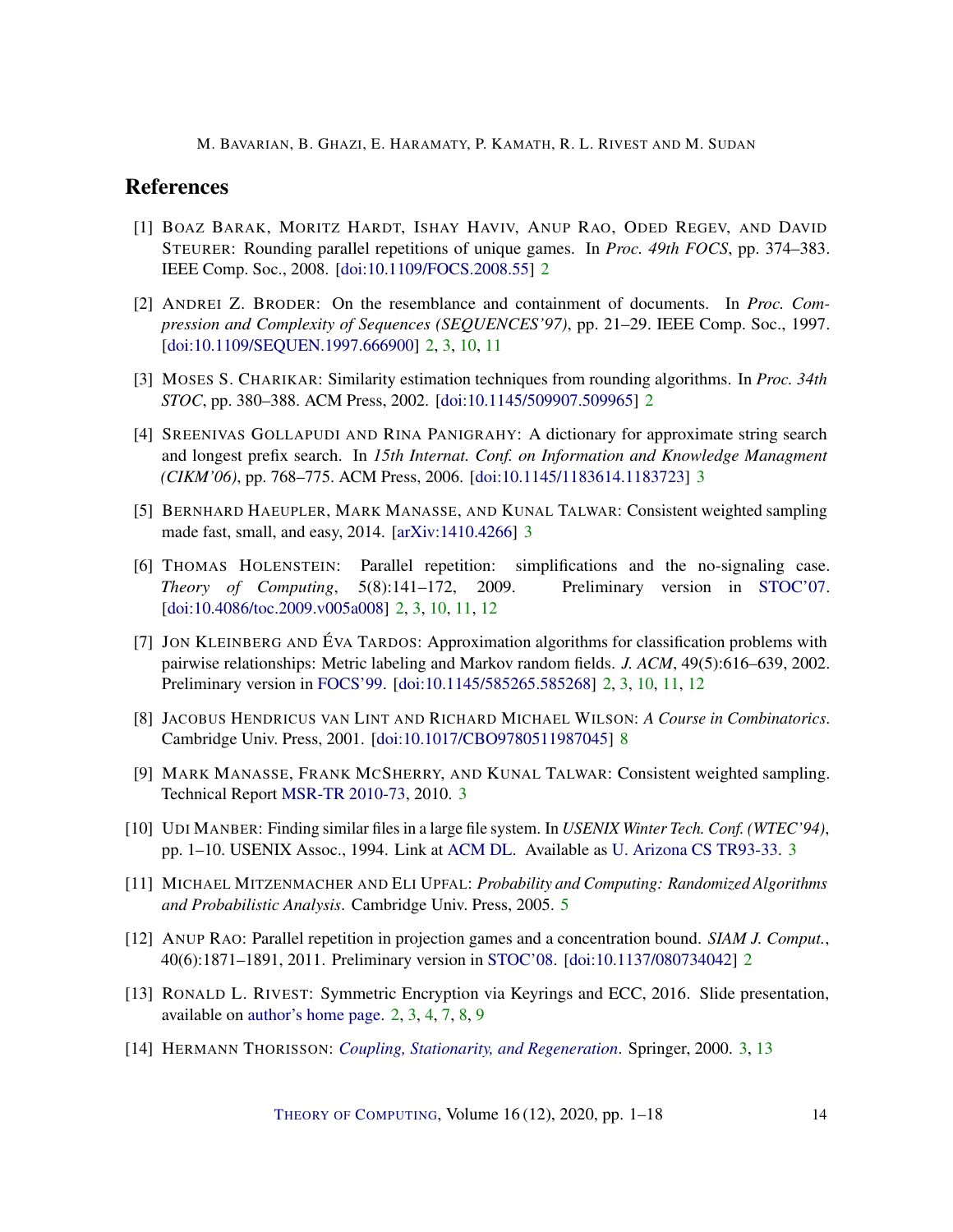## <span id="page-14-0"></span>AUTHORS

Mohammad Bavarian [\[about the author\]](#page-15-1) Software Engineer Rubrik Inc. Palo Alto, CA, USA mobavarian@gmail.com <https://bavarian.dev/>

<span id="page-14-1"></span>Badih Ghazi [\[about the author\]](#page-15-2) Research Scientist Google Research Mountain View, CA, USA badihghazi@gmail.com <https://sites.google.com/view/badihghazi/home>

<span id="page-14-2"></span>Elad Haramaty [\[about the author\]](#page-15-3) Research Scientist Amazon Inc. Tel Aviv, Israel seladh@gmail.com

<span id="page-14-3"></span>Pritish Kamath [\[about the author\]](#page-16-0) Postdoctoral Scholar Toyota Technological Institute at Chicago Chicago, IL, USA pritish@alum.mit.edu <https://pritishkamath.github.io/>

<span id="page-14-4"></span>Ronald L. Rivest [\[about the author\]](#page-16-1) Institute Professor Massachusetts Institute of Technology Cambridge, MA, USA rivest@mit.edu <https://people.csail.mit.edu/rivest/>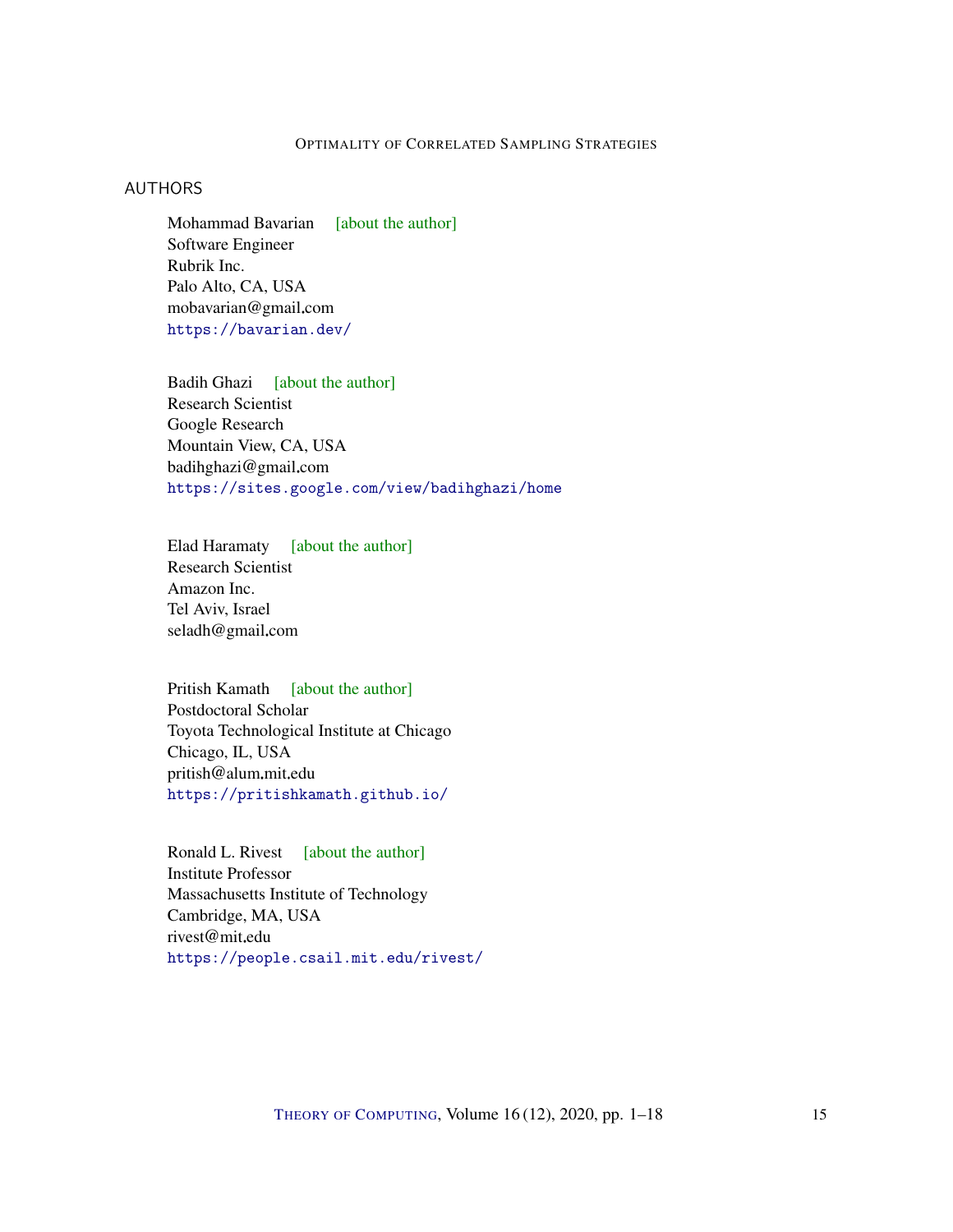<span id="page-15-0"></span>Madhu Sudan [\[about the author\]](#page-17-0) Gordon McKay Professor of Computer Science Harvard John A. Paulson School of Engineering and Applied Sciences Cambridge, MA, USA madhu@cs.harvard.edu <http://madhu.seas.harvard.edu/>

## <span id="page-15-1"></span>ABOUT THE AUTHORS

- MOHAMMAD BAVARIAN obtained his Ph. D. under Prof. [Madhu Sudan](http://madhu.seas.harvard.edu/) from [MIT](www.mit.edu) in 2017 working on quantum computing and complexity theory. He now works as a software developer at [Rubrik Inc.](https://www.rubrik.com/en) and spends his free time thinking about startups, business, and engineering. While not busy with above, he also dabbles in programming competitions and Machine Learning. He enjoys the beautiful palm trees and sunshine of California, but still sometimes misses the city life of the East Coast.
- <span id="page-15-2"></span>BADIH GHAZI is a Research Scientist in the Algorithms team at Google. His current research interests include algorithmic aspects of machine learning, differential privacy, error-correcting codes and communication under uncertainty. He completed his Ph. D. in 2018 at the [Electrical Engineering and Computer Science \(EECS\)](http://www-eecs.mit.edu/) department at [MIT](www.mit.edu) where he was advised by Professors [Madhu Sudan](http://madhu.seas.harvard.edu/) and [Ronitt Rubinfeld.](http://people.csail.mit.edu/ronitt/) Previously, he got his M.S. in EECS also from MIT, and his B.Eng. in Computer and Communications Engineering from the American University of Beirut. During his graduate studies, he was awarded an IBM Ph. D. Fellowship and an MIT Irwin and Joan Jacobs Presidential Fellowship.
- <span id="page-15-3"></span>ELAD HARAMATY is a Research Scientist at Amazon Israel. Previously, he held postdoctoral researcher positions at [Harvard University](https://www.harvard.edu/) (hosted by [Madhu Sudan\)](http://madhu.seas.harvard.edu/) and at [Northeastern](https://www.northeastern.edu/) [University](https://www.northeastern.edu/) (hosted by [Emanuele Viola\)](http://www.ccs.neu.edu/home/viola/). He earned his Ph. D. from the [Technion Israel](https://www.technion.ac.il/en/home-2/) [Institute of Technology](https://www.technion.ac.il/en/home-2/) under the guidance of [Amir Shpilka.](https://www.cs.tau.ac.il/~shpilka/) His research interests lie in a broad range of areas of theoretical computer science, especially in algebraic complexity. In his work he has studied mostly the structure, testability and applications of polynomials and algebraic codes. He nowadays mostly works on various aspects of Search and Machine Learning.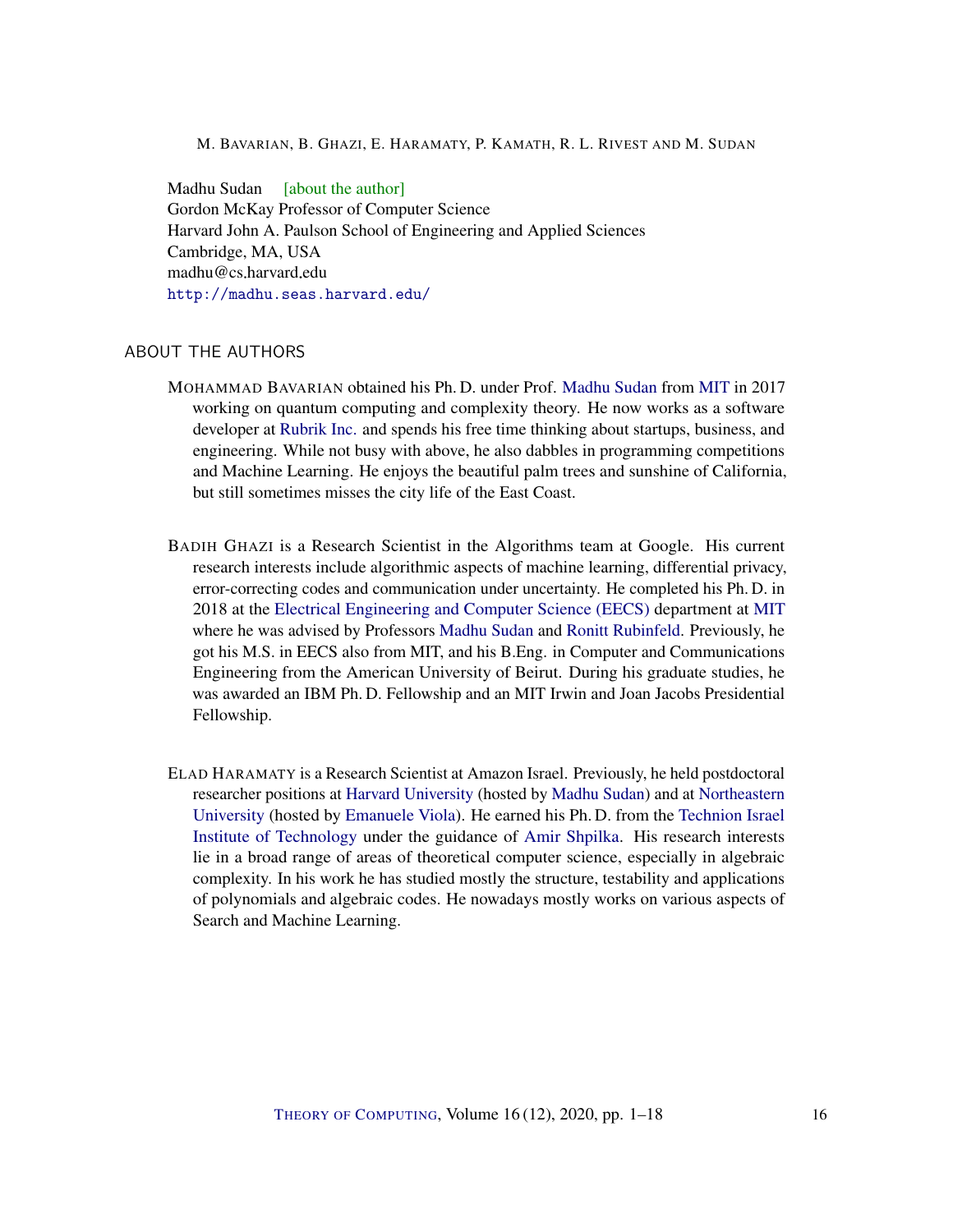- <span id="page-16-0"></span>PRITISH KAMATH is a postdoctoral scholar at the Toyota Technological Institute at Chicago. He completed his Ph. D. at [MIT,](www.mit.edu) co-advised by Professors [Madhu Sudan](http://madhu.seas.harvard.edu/) and [Ronitt](http://people.csail.mit.edu/ronitt/) [Rubinfeld.](http://people.csail.mit.edu/ronitt/) Prior to that, he completed a B. Tech. in [Computer Science](https://www.cse.iitb.ac.in/) at [IIT Bombay](http://www.iitb.ac.in/) in 2012 after which he was a Research Fellow at [Microsoft Research India](https://www.microsoft.com/en-us/research/lab/microsoft-research-india/) until 2013, where he was mentored by [Neeraj Kayal.](https://www.microsoft.com/en-us/research/people/neeraka/) He has broad interests in complexity theory and has worked in areas touching upon communication complexity, information theory, Boolean and algebraic circuit complexity and proof complexity and most recently is also interested in foundational aspects of machine learning. He likes to juggle multiple things in life; sometimes on a [bicycle.](https://youtu.be/iXgAfveUTMk)
- <span id="page-16-1"></span>RONALD L. RIVEST is an [Institute Professor](https://en.wikipedia.org/wiki/List_of_Institute_Professors_at_the_Massachusetts_Institute_of_Technology) in the [Department of Electrical Engineering](http://www-eecs.mit.edu/) [and Computer Science](http://www-eecs.mit.edu/) at [MIT.](http://web.mit.edu/) He is a member of MIT's [Computer Science and Artificial](http://www.csail.mit.edu/) [Intelligence Laboratory \(CSAIL\),](http://www.csail.mit.edu/) a member of the lab's [Theory of Computation Group](http://groups.csail.mit.edu/toc/) and is a leader of its [Cryptography and Information Security Group.](http://groups.csail.mit.edu/cis)

Ron has current research interests in cryptography, computer and network security, voting systems, and algorithms. In the past he has also worked extensively in the area of machine learning.

Ron is a coauthor (with Thomas Cormen, Charles Leiserson, and Clifford Stein) of the well-known text Introduction to Algorithms, published by MIT Press. Over 500,000 copies of this text have been sold. It has been translated into 12 languages.

Ron is an inventor of the RSA public-key cryptosystem. He has extensive experience in cryptographic design and cryptanalysis, and has published numerous papers in these areas. He is a founder of RSA Data Security. (RSA was bought by Security Dynamics; the combined company was renamed to [RSA Security,](http://www.rsasecurity.com/) and later purchased by EMC), and is also a co-founder of [Verisign](http://www.verisign.com/) and of Peppercoin.

Ron is a member of the [CalTech/MIT Voting Technology Project.](http://vote.caltech.edu/drupal/) He served 2004–2009 on the Technical Guidelines Development Committee (TGDC), advisory to the Election Assistance Commission, developing recommendations for voting system certification standards; he was chair of the TGDC's Computer Security and Transparency Subcommittee. He also serves on the Board of the Verified Voting Foundation. He is a member of a Scantegrity team developing and testing voting systems that are verifiable "end-to-end." He has worked extensively on statistical post-election tabulation audits, of both the "risk-limiting audit" and "Bayesian" flavors.

Ron is a member of the [Center for Science of Information.](http://soihub.org/)